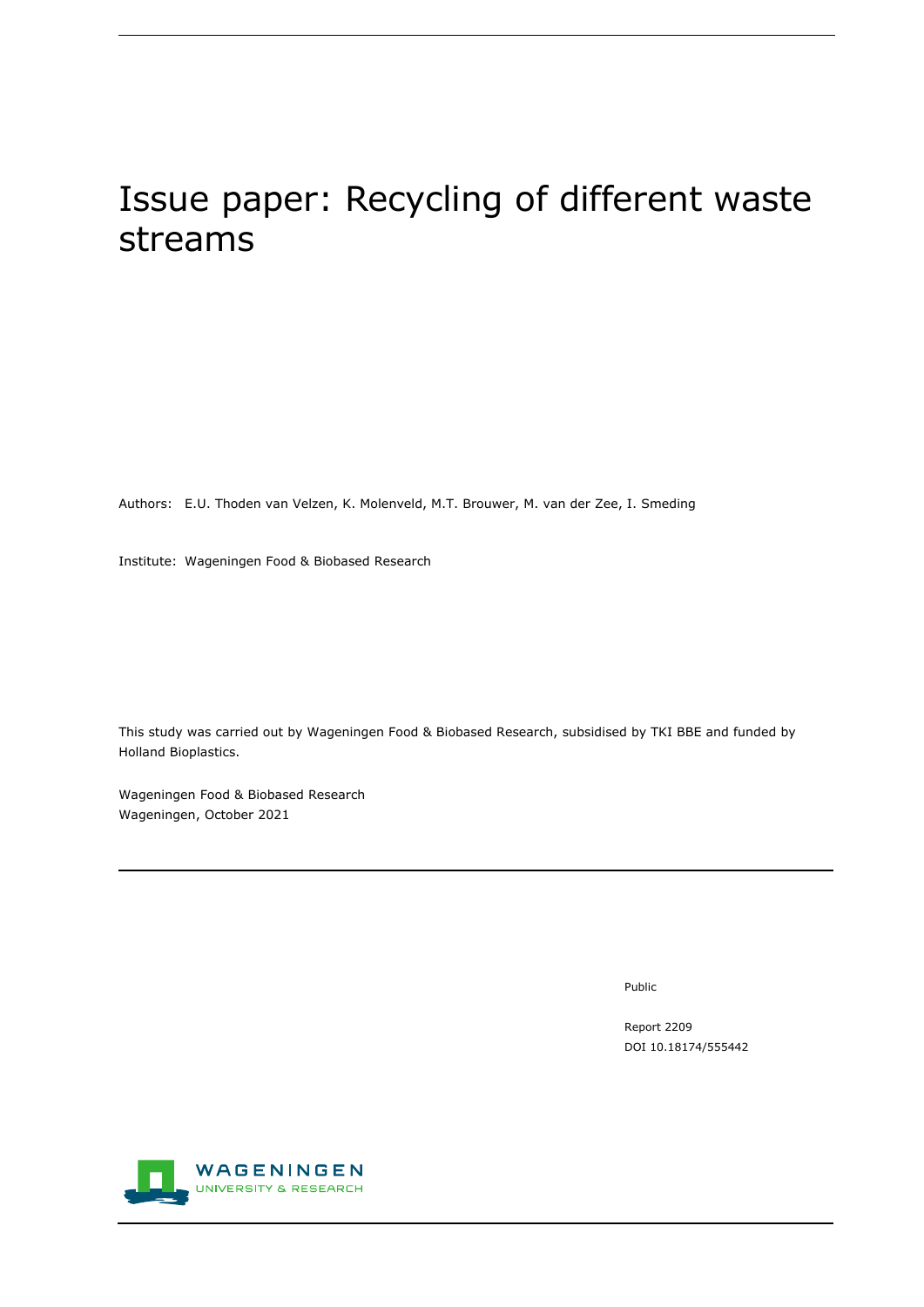WFBR Project number: 6229117301 Version: Final Approved by: Arie van der Bent Subsidised by: TKI BBE Funded by: Holland Bioplastics This report is: public

The research that is documented in this report was conducted in an objective way by researchers who act impartial with respect to the client(s) and sponsor(s). This report can be downloaded for free at https://doi.org/10.18174/555442 or at www.wur.eu/wfbr (under publications).

© 2021 Wageningen Food & Biobased Research, institute within the legal entity Stichting Wageningen Research.

The client is entitled to disclose this report in full and make it available to third parties for review. Without prior written consent from Wageningen Food & Biobased Research, it is not permitted to:

- a. partially publish this report created by Wageningen Food & Biobased Research or partially disclose it in any other way;
- b. use this report for the purposes of making claims, conducting legal procedures, for (negative) publicity, and for recruitment in a more general sense;
- c. use the name of Wageningen Food & Biobased Research in a different sense than as the author of this report.

PO box 17, 6700 AA Wageningen, The Netherlands, T + 31 (0)317 48 00 84, E info.wfbr@wur.nl, www.wur.eu/wfbr.

All rights reserved. No part of this publication may be reproduced, stored in a retrieval system of any nature, or transmitted, in any form or by any means, electronic, mechanical, photocopying, recording or otherwise, without the prior permission of the publisher. The publisher does not accept any liability for inaccuracies in this report.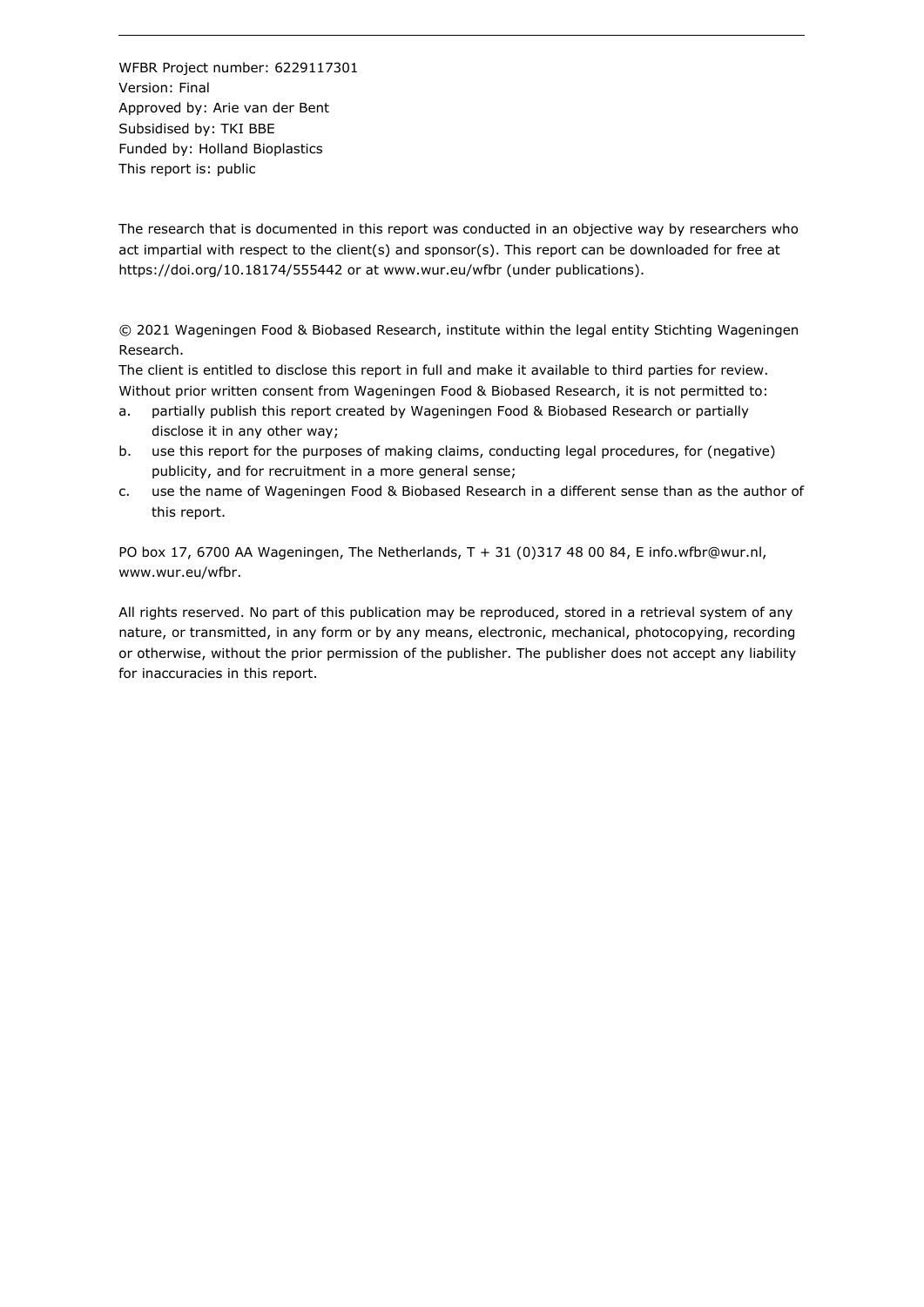## **Contents**

| 1              | <b>Introduction</b>                                    | 4                                                                      |                |
|----------------|--------------------------------------------------------|------------------------------------------------------------------------|----------------|
| $\overline{2}$ | The current waste management system and general issues |                                                                        |                |
|                | 2.1                                                    | General introduction to the Dutch waste management system              | 5              |
|                | 2.2                                                    | Theoretical framework of recycling                                     | 6              |
|                | 2.3                                                    | Discarding behaviour                                                   | $\overline{7}$ |
|                | $2.4^{\circ}$                                          | Quantity and quality of collected waste, recycled material and compost | $\overline{7}$ |
| 3              |                                                        | Focus on recycling of different waste streams and their issues         | 10             |
|                | 3.1                                                    | Lightweight packaging (LWP)                                            | 10             |
|                | 3.2                                                    | Organic waste (kitchen and garden waste)                               | 12             |
|                | 3.3                                                    | Paper and board                                                        | 13             |
|                | 3.4                                                    | Glass                                                                  | 14             |
|                | 3.5                                                    | Metal packaging                                                        | 15             |
| 4              | <b>Conclusion and next steps</b>                       |                                                                        |                |
|                | 4.1                                                    | Issues in the waste management system                                  | 16             |
|                | $4.2^{\circ}$                                          | A real circular and sustainable future                                 | 17             |
|                | 4.3                                                    | Next steps in the project                                              | 17             |
|                |                                                        | <b>Literature</b>                                                      | 21             |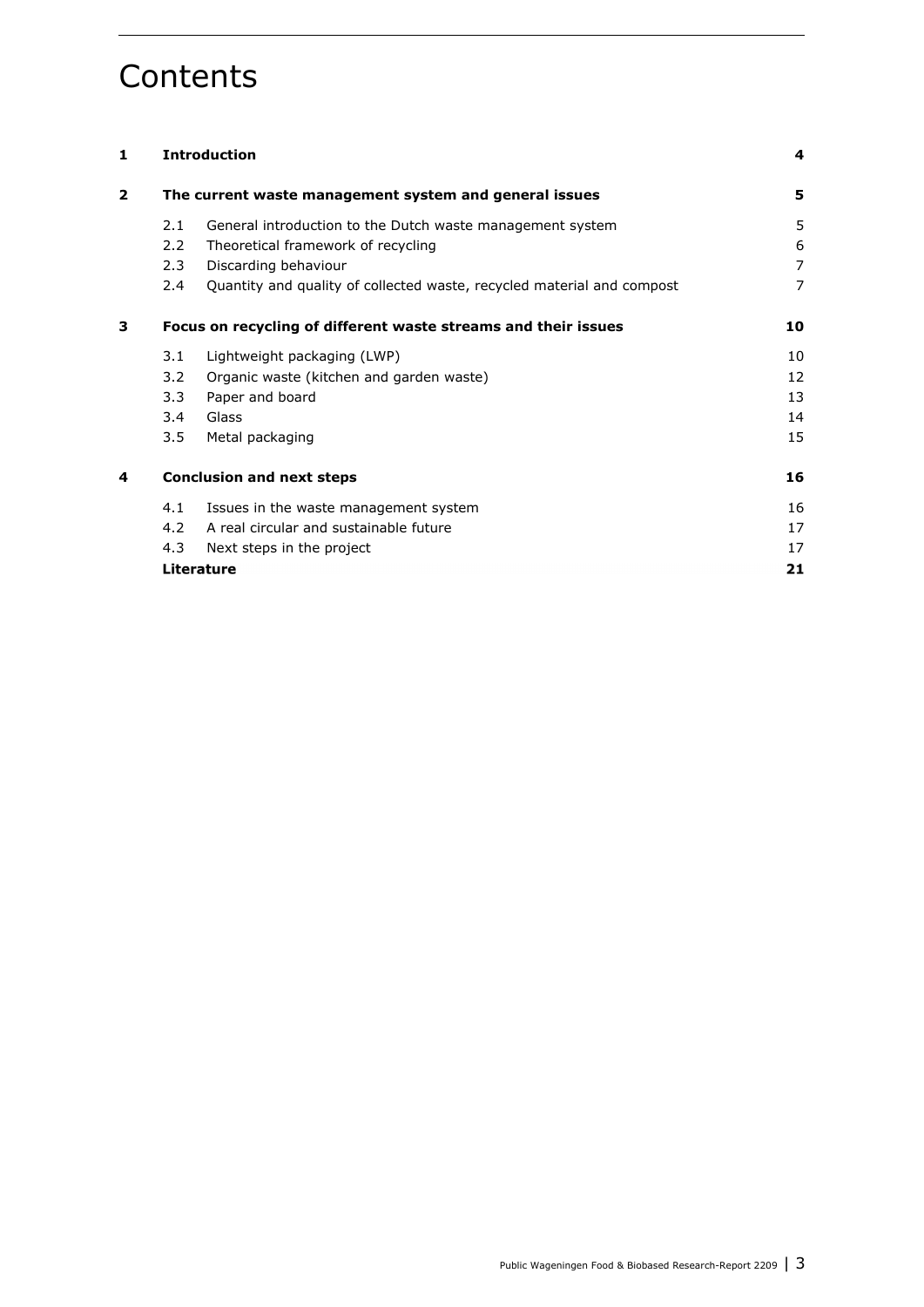# 1 Introduction

The Netherlands strives to attain a more circular economy that will simultaneously result in less municipal solid waste and more secondary resources [Website VANG, 2021]. A more circular economy could lead to lower environmental impacts, create employments and reduce our dependency from primary resources. This implies that both the wastes of companies and civilians need to be reduced as much as possible and the unavoidable share needs to be converted into secondary resources. Although substantial progress has been made in the last years, there is also a growing list of issues and dilemmas that hamper further progress. This issue paper will highlight issues in the current (and near future) waste management system.

This paper has been written in the context of the project "Increase circularity by the use of biobased and/or industrially compostable materials" financed by TKI BBE (Topconsortium for Knowledge- and Innovation Biobased Economy). The aim of this project is to explore to what extent biobased and/or industrially compostable materials can contribute to a more circular economy by providing an alternative solution for products that currently cause issues in the waste management system. We will identify products that are problematic in the current waste management system and list different alternatives. In the next phase of the project we will – for one or more specific products – perform an in-depth circularity and feasibility analysis to compare the various alternative solutions.

There are many definitions of the term "circular economy". In this issue paper, we define the circular economy along the lines of the "new plastic economy" as presented by the Ellen MacArthur Foundation in 2016 [Ellen MacArthur Foundation, 2016]. This implies that in our economy we need to strive towards the use of only secondary and renewable resources and hence no longer fossil-based (depletable) resources, that we should not waste materials anymore, but instead recycle them towards secondary resources and that we should avoid the leakage of materials into nature.

The scope of this issue paper is limited to waste flows that originate from Dutch households, also referred to as post-consumer wastes and municipal solid wastes. Since most of the products and materials that are used and discarded by civilians are fast moving consumer goods (FMCG), these are addressed in this issue paper. We focus on post-consumer wastes in which there are clear issues and exclude the deposit refund system for PET bottles and reusable glass beer bottles.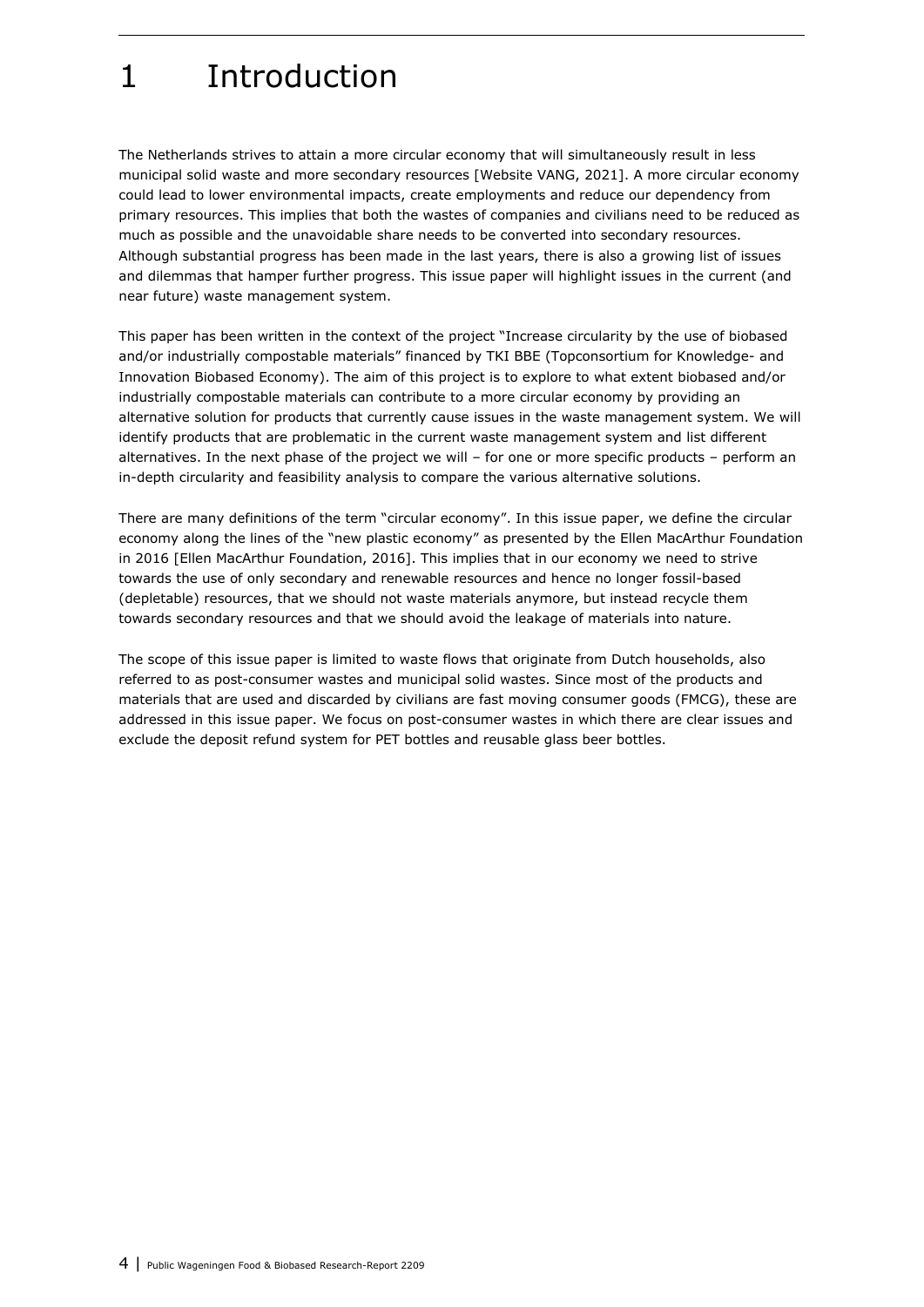## 2 The current waste management system and general issues

### 2.1 General introduction to the Dutch waste management system

The Netherlands has an elaborate system for the collection of municipal solid waste. Bottom line of the waste treatment policy is the waste hierarchy according to the "Ladder of Lansink" [Website recycling.nl, 2021]. This means that prevention of waste generation and reuse of products do have the highest priority, and then – in order or priority - recycling, energy recovery, incineration and land fill. The landfilling of 35 types of waste is formally forbidden in the Netherlands. Additionally there is a high landfill tax, consequently just 2% of the overall Dutch waste volume is landfilled. It is the responsibility of each municipality to organise the separate collection of materials within its borders, as is described in our national waste management plan (LAP-3). This boils down into an obligation to separately collect mixed municipal solid waste (MSW), organic waste, paper & board, packaging glass, packaging plastics, metals, textile waste, Waste from Electrical and Electronic Equipment (WEEE) and hazardous wastes. Only metals and plastics are exempted from the obligation to implement a separate collection scheme and can also be recovered from mixed MSW. The municipalities have the freedom to implement the collection methods and systems of their choice within their borders, so they can opt for kerbside collection, drop-off collection, the use of wheelie bins, containers or bags. Furthermore, they can decide on the collection frequency and the service level. The choice for the specific collection system for different waste streams depends on a combination of factors: technical factors like the quality of the collected waste, but also local policies, economic and socio-cultural factors play a role.

Although municipalities were obliged to operate all these collection schemes, some urban centres stopped with the separate collection of organic waste, since the amounts were deemed too low and the contamination levels were too high. Furthermore, several urban municipalities also chose to mechanically recover plastic packages and beverage cartons from MSW, either since they did not want to implement separate collection systems or because the results were disappointing. Consequently, the waste collection methods and systems are fragmented over the Netherlands. In general we observe separate collection schemes for all waste types (organic, lightweight packaging, paper & board, glass, textiles) in the rural East and South of the Netherlands. Whereas in the urban centres in the western part we observe a few separate collection systems for glass, paper & board and textiles which is supplemented with the mechanical recovery of plastic packages and beverage cartons.

In the last decade, the national government has encouraged municipalities to minimise the amount of mixed MSW per capita per year and to reduce this amount to 100 kg/cap.a in 2014. The municipalities in the predominantly rural areas responded by introducing "Pay as you throw systems" and "reversed collection systems". The latter implies that most of the recyclable wastes are separately collected with a kerbside collection system and that the mixed MSW is collected with drop-off containers. This gave varying results. In some municipalities indeed the amount of mixed MSW dropped to levels of 30-50 kg/cap.a, the amounts of recyclable materials grew enormously and the qualities were still acceptable. However, in other municipalities the qualities of the separately collected wastes were too much polluted with non-targeted contributions and had to be incinerated. This resulted in a lively debate in the Netherlands on how to reduce the amounts of mixed MSW without impairing the transition towards a more circular economy.

An important aspect in this transition is that *a change in one of the single waste streams can cause quality issues in another stream. However, often waste streams are approached as individual streams without looking to the consequences on other streams.* This is one of the challenges in the waste management system.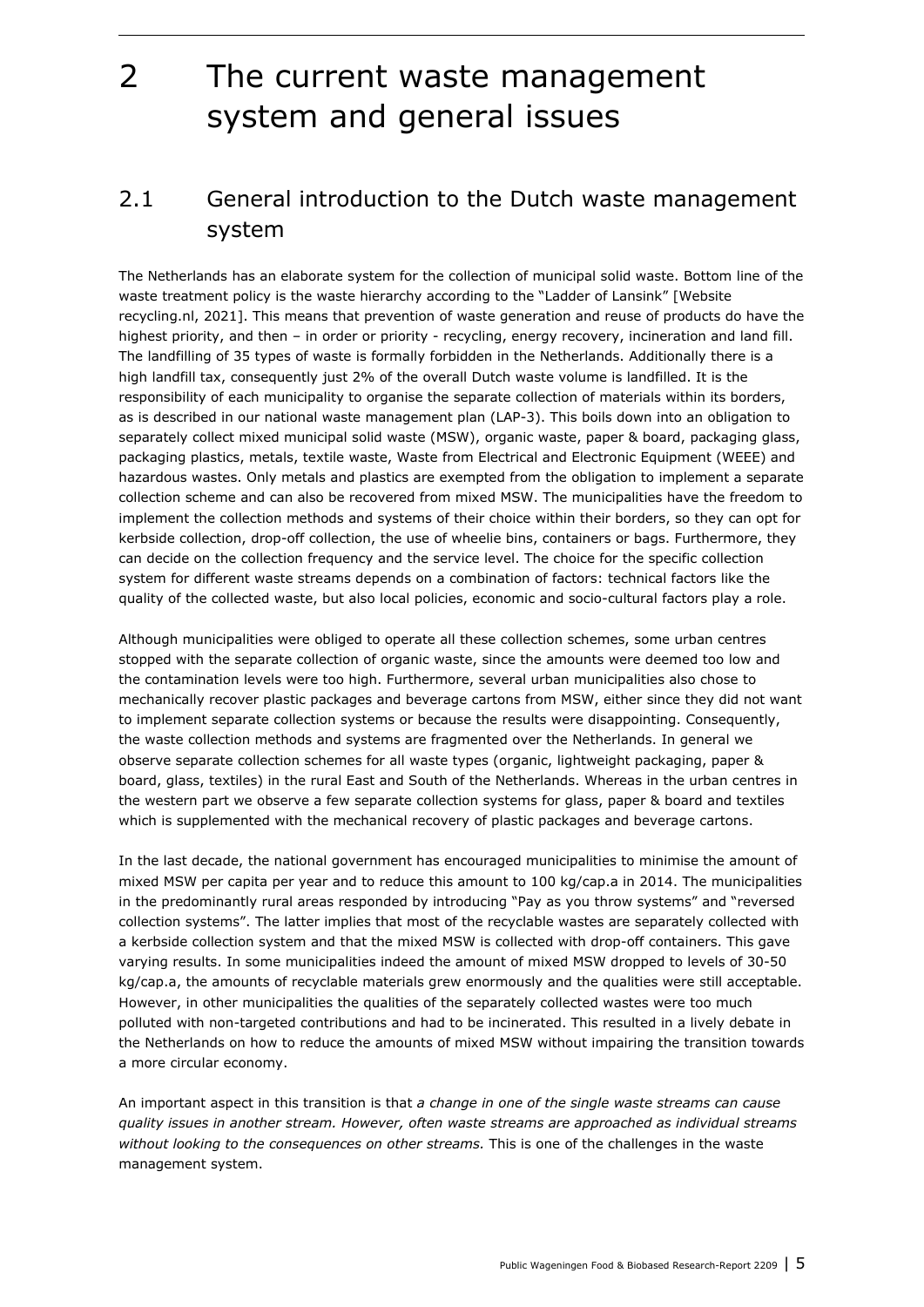### 2.2 Theoretical framework of recycling

The theoretical perspective on collection and recycling value chains is that these systems typically consist of three steps: collection, sorting and recycling, see Figure 1. In a few value chains, an additional pre-sorting is executed, while in other value chains multiple collection pathways are used. The official definition of recycling is: "*Any recovery operation by which waste materials are reprocessed into products, materials or substances whether for the original or other purposes. It includes the reprocessing of organic material but does not include energy recovery and the reprocessing into materials that are to be used as fuels or for backfilling operations*" [EU, 2008]. In the recycling value chains materials flow from households and industries to various manufacturers that procure the secondary resources. At each step materials can be added and removed. Manufacturers typically have purchase specifications to which their feedstocks have to comply. These specifications often list allowed ingredients and forbidden ingredients. Alternatively they list properties that need to be attained and that can only achieved by the presence of desired materials and the absence of undesired materials. These undesired materials are named contaminants or impurities.

Most contaminants and impurities enter the value chain during collection either as non-targeted contributions or as non-targeted components of targeted product. Non-targeted contributions are misplaced materials or products that end up in the wrong waste stream (plastics in organic waste, food waste in paper & board). Non-targeted components of targeted products are for example labels, lidding or caps that are made from a different material than the main material and will not be removed in the recycling processes. This is common in recycling chains where packages and products are present that are not designed for recycling.



#### *Figure 11 : The three common steps in a recycling chain at which contaminants are added and others are removed.*

 $<sup>1</sup>$  Not all of the "blocks" in Figure 1 can be quantified. For example the sorting residue is not explicitly registered, but</sup> included in the company waste of the sorting facility.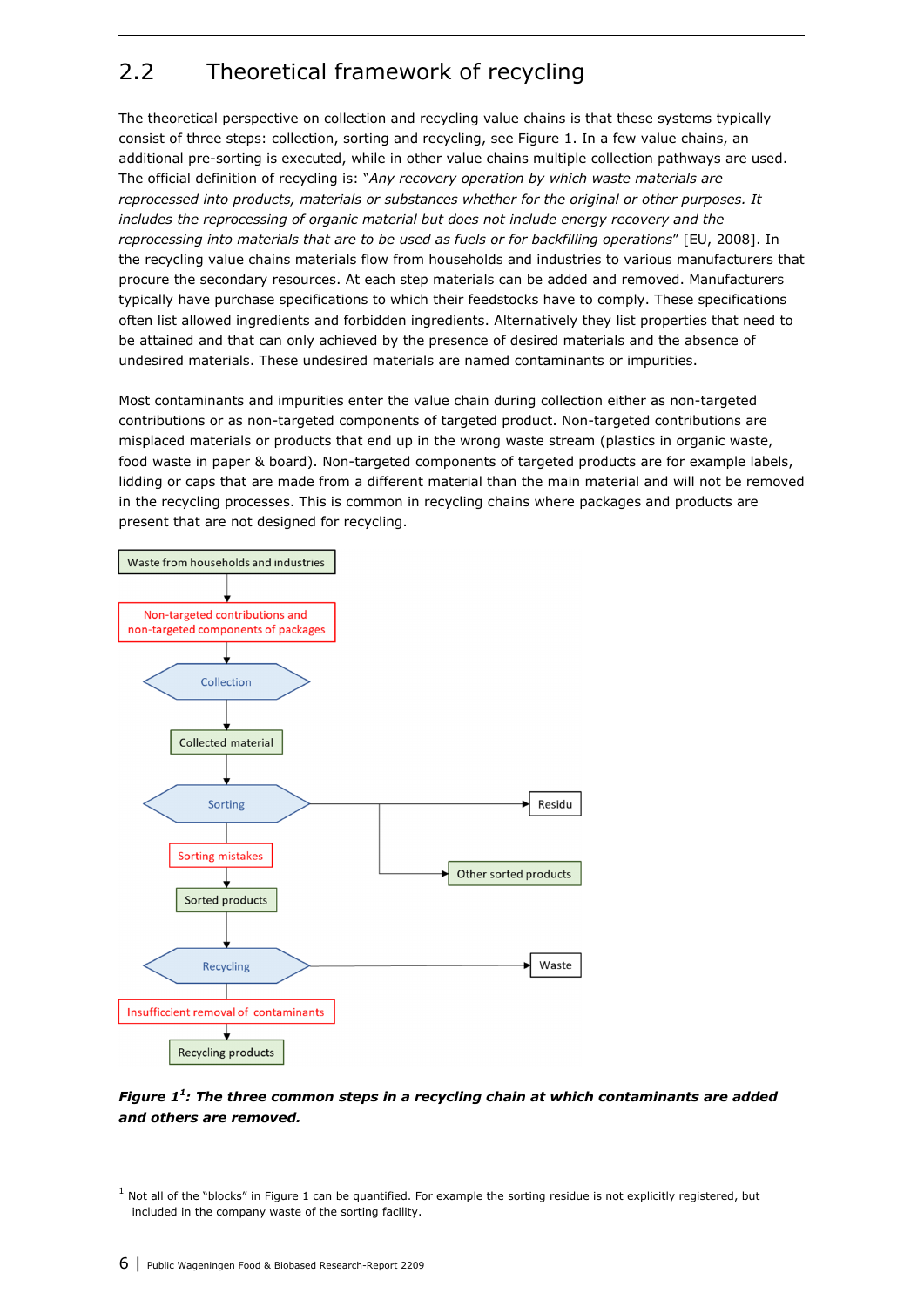In the subsequent steps of the recycling value chain contaminants can be removed. Many techniques to remove contaminants from solid waste streams are not very selective (magnets are the exception). Therefore, the quality of the recycled product is a result of the initial amount of contaminants and impurities in the collected materials and the separation efficiencies of pre-sorting, sorting and recycling. The recycled material has to fulfil requirements for the concentration of the non-targeted and targeted components. All these parameters in the recycling chain are different for the various materials and will be discussed in the next chapter.

### 2.3 Discarding behaviour

Hundreds of articles have been written on what motivates civilians to participate with separate collection schemes and what they experience as barriers [Sewak et al., 2021; Minelgaitė and Liobikienė, 2019; McDonald and Oates, 2003; Woodard et al., 2006; Geiger et al., 2019; Knickmeyer, 2020]. Scientists agree that it is a multifaceted phenomenon of which multiple elements are, yet, not completely understood, let alone the interrelations between the elements. First, civilians have to be persuaded to participate, then they need to be motivated to show the desired behaviour continuously which effectively implies a behavioural change. Important elements to illicit participation with civilians are:

- Knowledge and education (they understand the necessity),
- Facilities (they need to have sufficient room in the house to keep waste fractions separate),
- High service level (it should be easy).

Furthermore, large biospheric values (these reflect how important individuals find it to benefit nature and the environment), norms and social pressure [Thomas and Sharp, 2013; Geiger, 2020] can further leverage participation. Financial incentives (such as Pay as you throw (PAYT) schemes) can also encourage more civilians to participate.

But there is also an order in the likeliness that civilians will participate in keeping certain materials separate. So materials that are relatively easy to keep separate such as paper & board and glass will have in general higher participation rates than organic waste and Light Weight Packaging (LWP), which might smell or take up large volumes. Moreover clear communication/guidance and habits play a role in consumer behaviour.

Besides positive behaviour also undesired behaviour is witnessed in separate collection. Some civilians do not only discard the targeted materials in the separate collection bags or wheelie bins, but also non-targeted contributions. This can be due to for example:

- Lack of knowledge; for example silicon adhesive tubes need to be discarded in the mixed MSW and not in the LWP.
- Confusing products; for example people don't recognize that some types of paper products have a plastic coating.
- Ease; plant pots are discarded in the organic waste, if the plants are fixed in the pots. Or products are discarded in the wrong bin when the other bins are full.
- Abuse; to reduce cost, products are discarded in the bin where no additional payment is required (such as PAYT schemes).

This undesired behaviour is studied hardly at all by scientists, but is registered by EPR organisers, collection agencies and municipalities that suffer from material rejections and want to limit their losses.

### 2.4 Quantity and quality of collected waste, recycled material and compost

In Table 1 the most important parameters are listed that relate to the quantity and quality of separately collected materials in Dutch municipalities. These parameters are: the amounts of municipal waste types in 2019, the shares of recyclable fractions in mixed municipal solid waste (MSW), the contamination levels of the separately collected materials, the approximated collection rates and the known quality / acceptance limits.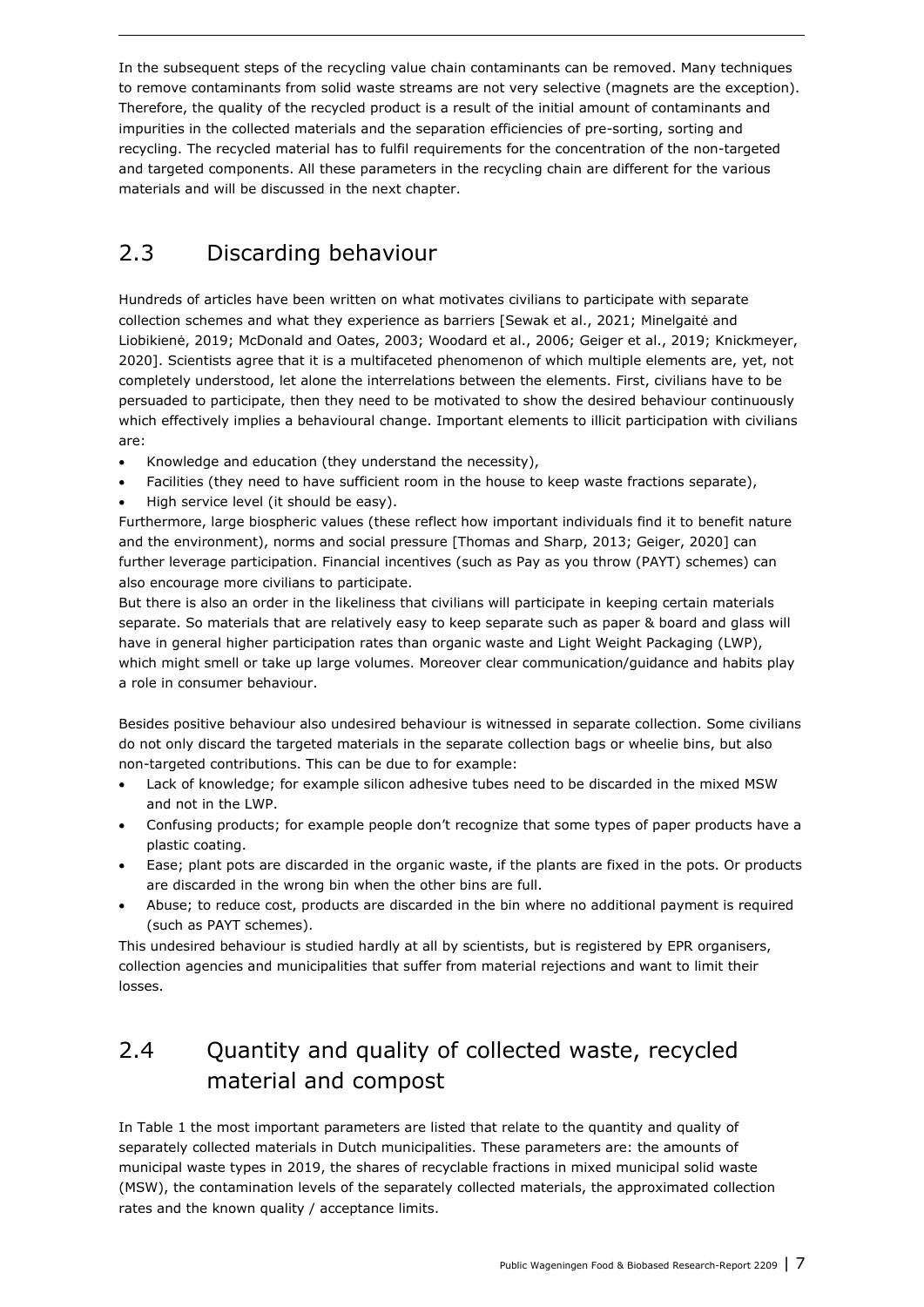#### *Table 1 The quantity and quality of municipal solid waste fractions in the Netherlands, based on the most important parameters.*

| <b>Parameters</b>                                      | <b>Mixed MSW</b> | <b>Organic waste</b><br>(incl. food<br>waste) | Paper & board<br>packages | Pack. Glass | <b>LWP</b>                                                   |
|--------------------------------------------------------|------------------|-----------------------------------------------|---------------------------|-------------|--------------------------------------------------------------|
| Collected amount<br>NL (+), 2019,<br>[kton/a]          | 2830             | 1553                                          | 838                       | 357         | 333                                                          |
| Collected amount<br>NL (+), 2019,<br>[kg/cap.a]        | 163              | 90                                            | 48                        | 21          | 19                                                           |
| Share in MSW<br>$(++)$ , [%]                           | n.a.             | 31%                                           | 5.9%                      | 4.6%        | 8.4% (Plastic)<br>2.4% (Metal)<br>1.7% (Beverage<br>cartons) |
| Average<br>contamination<br>level, [%]                 | n.a.             | $3.9\%$ (O)                                   | $2.1\%$ (P)               | $0.5\%$ (G) | $~15\%$ (L)                                                  |
| Approximated<br>collection rate,<br>$\lceil \% \rceil$ | n.a.             | 63%                                           | 83%                       | 73%         | 44%                                                          |
| Quality limits<br>collected<br>materials, [%]          | n.a.             | $(2\%)*$                                      | 1.5%                      | ?           | 15%                                                          |

+ Collected amounts: CBS-statline website, visited Aug 26th 2021.

++ shares in MSW: RWS 2019, when applicable only relating to packages

O: https://www.verenigingafvalbedrijven.nl/nieuws/betere-gft-kwaliteit-vereist-ketensamenwerking;

https://www.verenigingafvalbedrijven.nl/nieuws/steeds-meer-vervuiling-tussen-het-gft ;

https://www.gemeente.nu/ruimte-milieu/afval/kwaliteit-ingezameld-gft-holt-achteruit/

P: Omrin rapportage: productvreemde vervuiling in huishoudelijk papier 2019

G: Nedvang onderzoek 2014

L: large variation between samples, RWS 2018.

\*: formally there is no acceptation limit, however 2% has been proposed by VA.

This overview clearly shows that currently large fractions of potentially recyclable materials end up in the mixed municipal solid waste fraction and are lost for recycling. So, the potential for improvement is substantial. Simultaneously, most waste fractions contain too much non-targeted contributions that need to be removed. Therefore, to progress towards a more circular economy, both a quantitative impulse and a quality impulse are required. Two types of municipal solid waste stand out; the organic and the LWP waste. Too little is separately collected and both types of waste contain too much nontargeted contributions. For organic waste a partial explanation is the fact that several urban centres in the western part of the Netherlands do not operate a separate collection scheme at the moment. The collection rate for food waste (around 25%) is even much lower than the rate for organic waste (63%).

For LWP, also a growing group of municipalities do not operate a separate collection scheme, but instead let the waste management company mechanically recover the LWP from the mixed MSW. The average overall collection rate of 44% for LWP includes materials that are removed during sorting and mechanical recycling, hence the recycling rate is lower. Rejected LWP and the rejects from recycling are officially registered as company waste.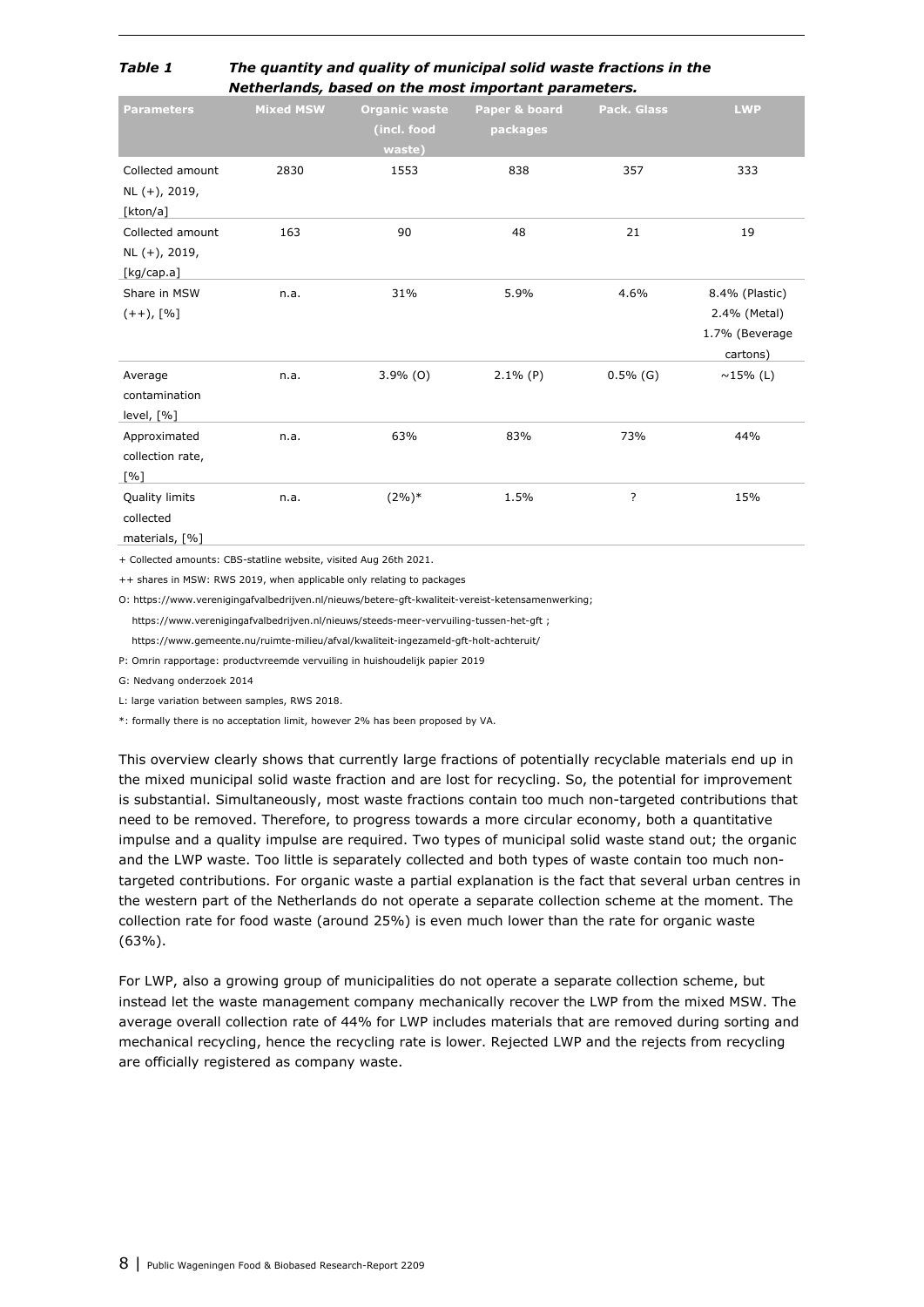A fraction of the organic waste that is present in MSW is recovered. This recovered fraction is named "organic wet fraction" and is anaerobically digested to bio-methane. The digestate is too polluted with stones, plastics, metals and may not be landfilled or used as fertiliser. It needs to be dewatered mechanically and is subsequently incinerated. Although this is to be preferred over direct incineration, still the nutrients present in the organic waste are lost. The recovery rate of organic waste still present in Dutch MSW is currently unknown. Please note this concerns the organic waste still present in MSW, not the separately collected organic waste (which is discussed in section 3.2).

Most policy targets are focusing on the quantity of separate waste streams. The Dutch VANG policy stipulates that the amount of MSW should be below 100 kg/cap.a and a separation rate (the amount of waste that is separated) of 75% needs to be reached.

The national recycling targets for the different materials are indicated in Table 2, as well as the estimated recycling rate in 2017, according to the new EU calculation method. Please note that the exact calculation method for different materials can vary, and it is therefore difficult to compare the numbers. For more details on the new EU calculation method for different materials, we refer to earlier publications [Thoden van Velzen et al., 2019; Brouwer et al., 2019; Thoden van Velzen et al., 2020]. The table shows that for glass and plastic packages the recycling rates in 2017 are still too low compared to the targeted values, whereas recycling rates for paper & board and metal packages are already above the actual target. The numbers are for 2017 so recent changes are not visible in the numbers.

| <b>Estimated recycling percentage in</b><br>2017, based on new EU calculation<br>method                      | <b>Recycling target 2019 (unless</b><br>stated otherwise) [Afvalfonds,<br>20201 |
|--------------------------------------------------------------------------------------------------------------|---------------------------------------------------------------------------------|
| 71-76% (possibly 82% when taking<br>glass-rejects into account as well).<br>[Thoden van Velzen et al., 2019] | 90%                                                                             |
| 87% [Thoden van Velzen et al., 2019]                                                                         | 75%                                                                             |
| 35-39% [Brouwer et al., 2019]                                                                                | 50% in 2025 and 55% in 2030                                                     |
| 90-94% [Thoden van Velzen et al.,<br>2020]                                                                   | 85%                                                                             |
|                                                                                                              |                                                                                 |

#### *Table 2 Actual recycling targets and the estimated recycling percentage in 2017 in the Netherlands for different materials.*

The application of recycled materials in products is an even bigger challenge. For example for plastic products (in all sectors) only approximately 10% of the amount that was put on the Dutch market in 2018 was recycled and actually applied in new products [Plastics Europe, 2020]. Besides quantity, the quality of different streams is crucial to make sure that the recycled material can be properly applied; however, this is more difficult to catch in policy targets. Quality is depending on the recycling value chain of the stream itself, as indicated in Figure 1, but also on cross-contamination between different streams. An important issue is that often waste streams are treated as individual streams, whereas a change (improvement) in one of the streams may have a negative effect on the quality of another waste stream. Stakeholders often focus on a specific stream and side-effects on other materials are not always taken into account.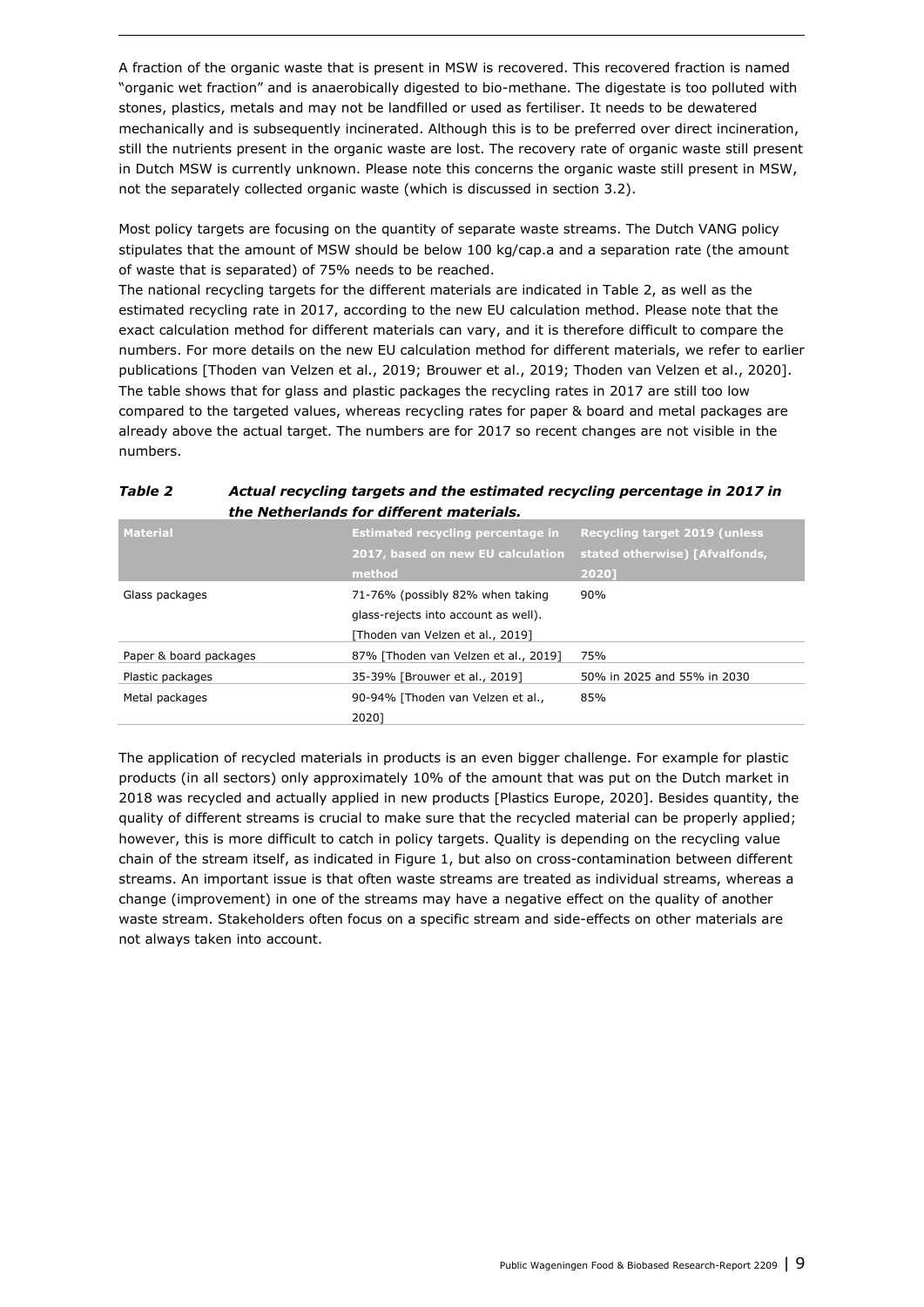# 3 Focus on recycling of different waste streams and their issues

In this section we will describe specific issues for the recycling of different waste streams: the two retrieval schemes for lightweight packaging (LWP): separate collection of LWP and LWP from residual municipal solid waste, organic waste, paper/board, glass and metal packaging.

### 3.1 Lightweight packaging (LWP)

Lightweight packaging waste is retrieved via separate collection schemes and is also mechanically recovered from mixed MSW. The issues for both retrieval methods run mostly parallel. LWP contains both non-targeted contributions (in average 15%, but outliers to 40% have been reported [LCKVA, 2017; LCKVA, 2018]) and substantial amounts of non-targeted components of targeted products. Since in the (pre-)sorting phase only non-targeted contributions can be rejected these are in the focus of the quality assessments at the cross-docking facility or the entrance of the sorting facility. The policies and interventions of the cross-docking and sorting facilities vary. Some cross-docking facilities have a pre-sorting crew that removes the visible non-targeted contributions, others simply reject the complete heap of collected material in case non-targeted contributions are clearly visible.

Lightweight packaging waste that is accepted for sorting will be automatically sorted on object level by a complex array of separation machines. The Netherlands has four sorting facilities that process the lion's share of this feedstock. All sorting facilities differ in details but have a fairly similar set-up: first bag-opening and loosening of the materials, then sieving in roughly three size fractions (roughly: < 5 cm, between 5 and 25 cm and > 25 cm), de-metallisation with magnets and Eddy current separators, wind-sifters and/ or ballistic separators, followed by a cascade of NIR sorting machines and manual sorting crews for each sorted product (on object level) and then bunkers and bale presses.

The sorting facilities in the Netherlands typically produce 9 sorted products from the LWP, see Table 3

| recycling companies.  |                                      |                            |
|-----------------------|--------------------------------------|----------------------------|
| <b>Sorted product</b> | <b>DKR<sup>2</sup></b> Specification | <b>Most common objects</b> |
| PET bottles           | $328 - 1$                            | PET bottles                |
| PET trays             | $328 - 5$                            | PET trays, cups, etc.      |
| PE                    | 329                                  | <b>HDPE</b> bottles        |
| <b>PP</b>             | 324                                  | PP trays, tubs             |
| Film                  | 310                                  | PE flexible packages       |
| MIX                   | 350                                  | PP flexible packages       |
| Beverage cartons      | 510                                  | Beverage cartons           |
| Tinplate / Steel      | 412                                  | <b>Tinplate Cans</b>       |
| Aluminium             | 420                                  | Cans & aerosol cans        |

| <b>Table 3</b> | The nine sorted products that are produced from Dutch LWP and traded with |
|----------------|---------------------------------------------------------------------------|
|                | recycling companies.                                                      |

These sorted products (still objects) are traded to recycling facilities. The plastic sorted products are often traded in bales and these are first loosened, demetallised, milled, washed, elutriated (sink-float separated), dried, extruded and melt filtered. This is a fairly standard recycling process, but other more elaborate recycling processes are also operated.

 $^2$  DKR specifications are standards for quality and purity of sorting products, as established by DKR. https://www.gruenerpunkt.de/de/downloads.html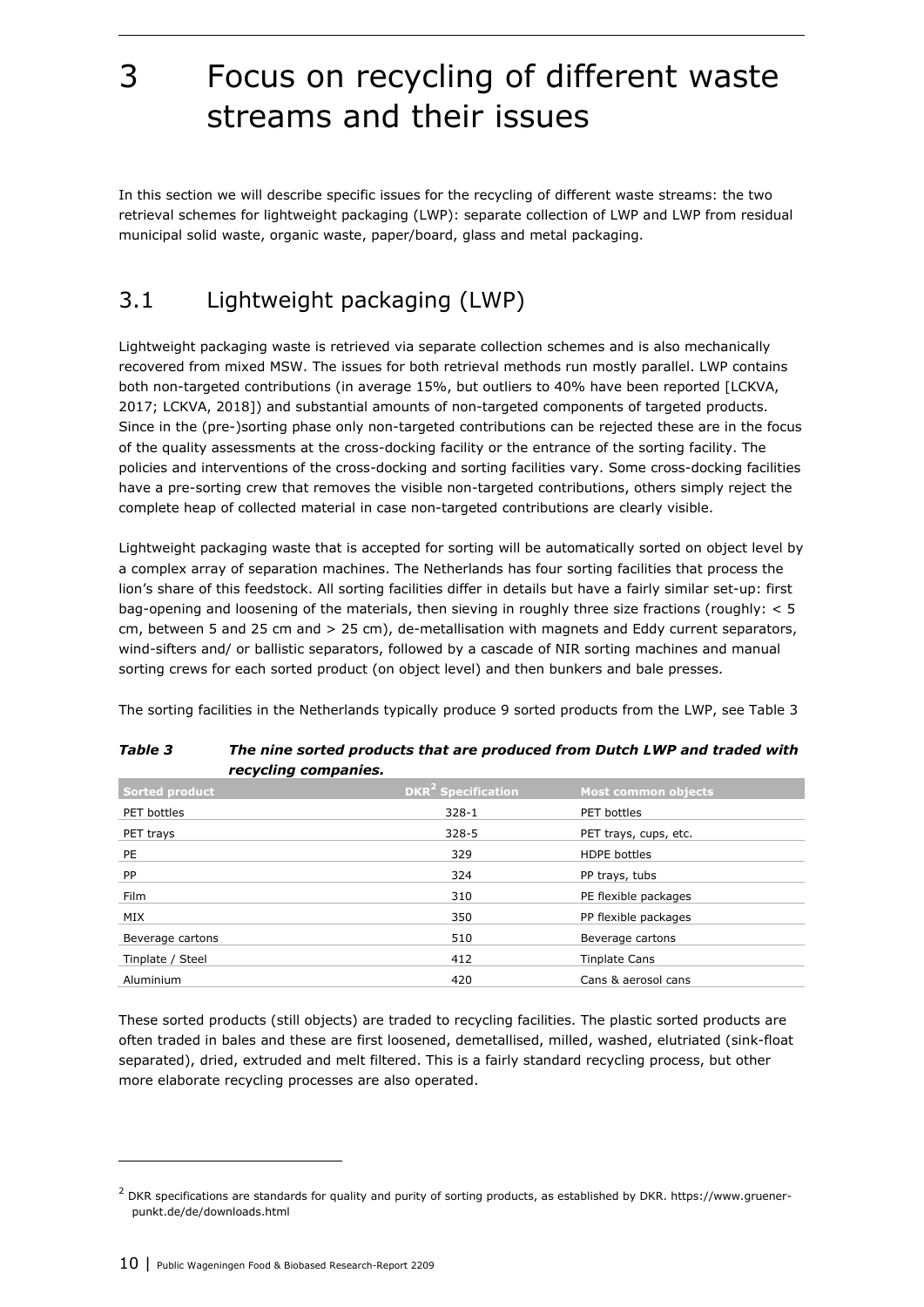During sorting and recycling not all the non-targeted contributions and components can be removed, since these processes have mediocre separation efficiencies. This results in recycled plastics which are in fact often a blend of polymers and also do contain some other materials (paper fibres, wood fibres, metal flakes) albeit in low concentrations. This complex composition causes the recycled plastics often to have mediocre properties.

The general issues for the LWP recycling value chain are manifold and only the most eminent are discussed:

- Each sorting or recycling process has a maximum efficiency, which is never 100%. This efficiency is a combination of different parameters, like tuning of the sorting machines, the composition of the products, design for sorting and recycling, processing speed, technology limits, etc. Small rigid objects (with one dimension of less than 5 cm) end up in the sorting residues and are incinerated. Also flexible packages with a surface area less than 25  $cm<sup>2</sup>$  predominantly end up in the sorting residue, so a substantial amount of the plastic and metal packages ends up in the sorting residue. For plastic packages this is roughly 30%, including loose components (such as caps, closure rings, tear strips), but also small bottles, pouches, coffee capsules, etc. Flexible packages with a surface area between 5x5 cm (25 cm<sup>2</sup>) and one A4 (625 cm<sup>2</sup>) predominantly end up in the mixed plastics and not in the film sorted product.
- NIR sorting takes place on object level. The majority of the plastic packages is not designed for recycling and for example contain non-targeted components, or possess too large labels, or are coloured black (a colour that is not recognised by most NIR sorting machines) which hamper the recognition of the main polymer and hence the sorting process [Brouwer et al., 2021].
- Flexible packages are separated from LWP or MSW by ballistic separation and wind-sifting. This first concentrate contains predominantly PE films, but also PP films, laminated films, paper & board and textiles. This heterogeneous mixture can be agglomerated to a relative impure and invaluable recycled material. Alternatively, the flexible concentrate can be sorted with NIR machines, but this is less common, since the losses are relatively large. NIR sorting results in a small amount of fairly pure recycled PE film and mixed plastic side products. The recycled LDPE can be used to blow new films (dark grey garbage bags).
- There is currently no large scale recycling process for laminated flexible packages. For PET trays the recycling process is still under development. The process needs to be optimised and the trays need to be designed for recycling. Furthermore, there is an imbalance between the supply and demand for some of the currently available rPET products.
- Packages that contain product residues are either too heavy to be sorted or the presence of residues hampers the recognition of the material and they end-up in the wrong sorted product. In case they do end-up in sorted products, they generate solid waste and/or pollution of the washing water.
- Agglomerates (multiple different packages that have been compressed into one lump) can lower the sorting efficiency since the separation machines are unable to break them up. These agglomerates are either formed as a result of undesired discarding behaviour of civilians (stuffing one larger package full with smaller items and discarding the stuffed object) or by distortions of the packages themselves due to applied forces in the collection process (for instance the PET tray that is folded over a flexible film).
- There are plastic articles (targeted and non-targeted) that hamper the operation of sorting and recycling machines. For example, plastic nets are well-known to clog over the teeth of mills and video tapes have the unpleasant habit of unrolling during the sorting process, lowering the performance of all sorting machines.
- The current collection & recycling system targets the recycling of the three main polymers: PE (rigids and film), PP (rigids) and PET (rigids). It is in the nature of all collection & recycling systems to focus on the most abundant materials. PS is sorted to the mixed plastics, since attempts to produce a PS sorted product from Dutch LWP resulted in impure, unsaleable sorted products. Likewise, attempts to produce a second sorted product from the flexible concentrate (PP flexibles) was unsuccessful. PVC is deliberately sent to the sorting residues and other polymers (PC, PMMA, PUR, biopolymers) are hardly present and when present distributed over the sorting residues and the mixed plastics.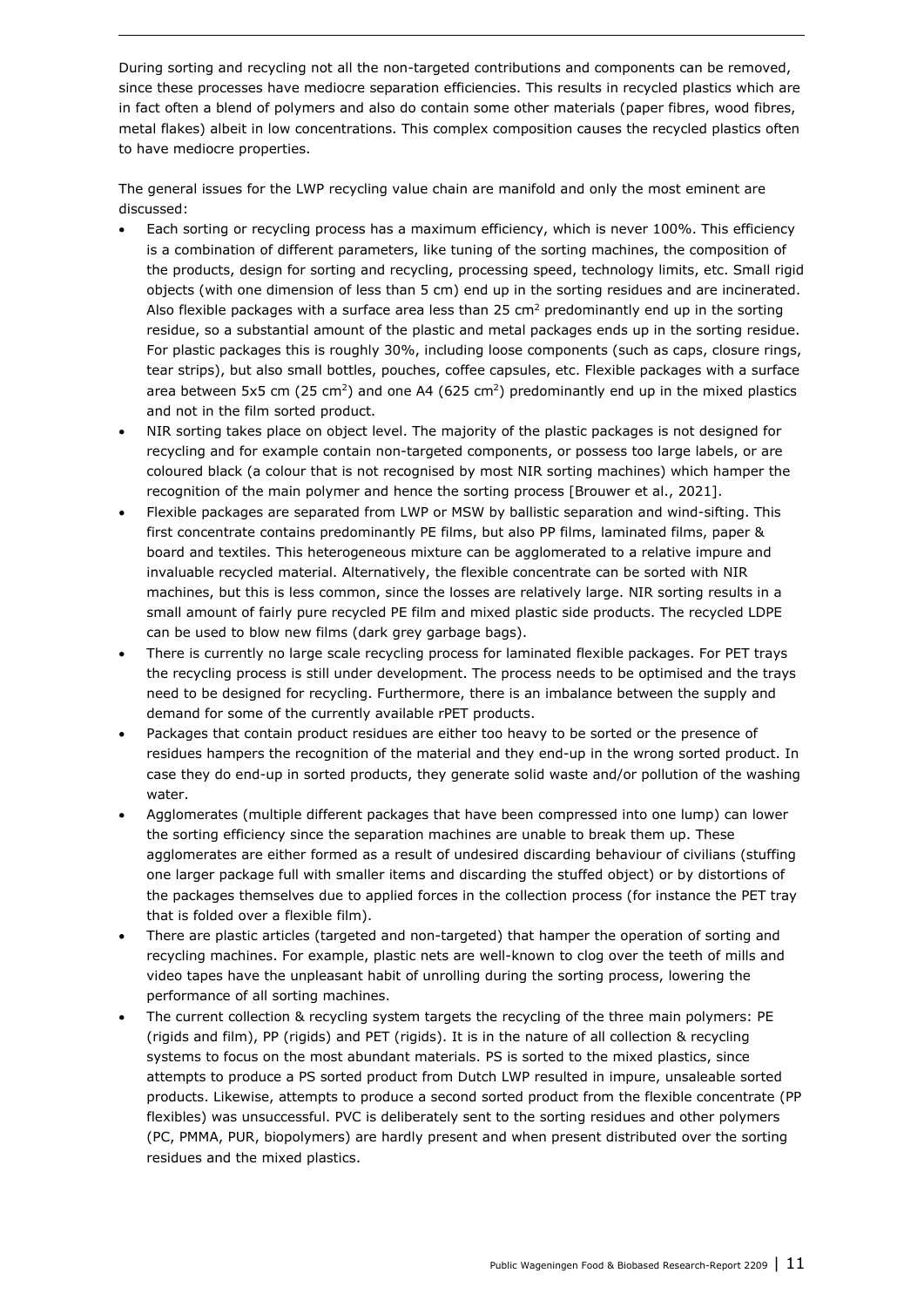- The political desire to accomplish high recycling rates in combination with a small share of wellrecyclable plastic packages causes the production of large amounts of mixed plastics, which are only suitable for less demanding applications [Picuno et al., 2021].
- Most recycled plastics made from LWP are unsuited for the production of food-grade recycled plastics, whereas the largest market demand for recycled plastics is food-grade [Brouwer et al., 2020]. Currently only recycled PET and some small-scale closed loop systems for other plastics have food contact approval.
- Recycled plastic based on post-consumer waste is always a combination of different polymers (the only exception is recycled bottle PET). This makes multiple mechanical recycling loops challenging, resulting in a continuous high demand for virgin materials. In 2017 average polymer purity was for PET more than 98%, for PE and PP rigids around 92% and for PE film around 82% [Brouwer, 2019a].

### 3.2 Organic waste (kitchen and garden waste)

Separate collection of kitchen and garden waste (municipal organic solid waste) has several advantages over incineration with the mixed municipal solid waste. It contains a lot of wet material which, if incinerated with mixed municipal waste, is energy inefficient. Furthermore, it contains nutrients which may be recovered through composting or anaerobic digestion, but are lost when incinerated. Therefore organic waste is separately collected. Organic waste is collected, pretreated, for example by grinding and/or sieving and subsequently composted (i.e. in the presence of oxygen) and/or anaerobically digested (i.e. in the absence of oxygen). These biological processes result in a significant mass reduction of the waste due to removal of moisture, and conversion of readily biodegradable matter into  $CO<sub>2</sub>$  and water. Composting yields compost, a complex organic residue which can be used as soil improver in agriculture and landscaping. Anaerobic digestion yields biogas and a sludge which needs to be further treated through composting to be able to be utilized. The 1.5 Mton organic waste processed annually in the Netherlands results in approx. 675 kton of compost. There are no formal quality criteria for the resulting compost. But because there is only demand for compost with true soil improving properties, the sector has set-up a certification program 'KEURcompost' [Website Keurcompost] including quality criteria for different compost classes including requirements regarding biological activity (maturity) and composition (organic matter content, salts, heavy metals, and solid contaminants such as glass, stones, and plastic residues). Currently, there are 20 companies active in the processing and recycling of organic waste in the Netherlands. They vary significantly in size (annual amounts of waste processed) and type of installation. About half of them (processing approx. one third of the separately collected organic waste) have an anaerobic digestion installation preceding the composting process. Each facility has its own unique processing scheme which can vary with regard to the type of pretreatment (shredding, sieving), average residence time of the waste in the composting phase, post-composting treatments (sieving, magnets, wind sifting, ballistic solids separation) and recirculation of sieving fractions.

The most eminent general issues for the organic waste recycling value chain are discussed below:

- In the last decade, the concentration of non-targeted contributions in separately collected organic waste has risen [Website VA; Website gemeente.nu]. The techniques capable of removing contaminants from organic waste are either selective and have a limited effectivity (magnets, ECS) or are insufficiently effective (sieving, wind-sifting). As a consequence, an increasing amount of collected organic waste is being rejected and either incinerated or separately digested and then incinerated.
- The biggest issues with reaching the quality criteria for compost are with glass and plastics. In 2018, contamination of GFT-compost with glass (2-20 mm) was found to be 0.07%, and other contaminants >2mm (mainly plastics) were found to be 0.04% (weight-% based on dry matter) [Van der Zee & Molenveld, 2020]. When glass ends up on the agricultural fields with the application of compost, there is a risk of glass fragments contaminating harvested food products. This is dangerous and as a consequence the limits for glass in compost are strict. According to the 'Uitvoeringsbesluit Meststoffenwet [website Overheid.nl, 2021] compost cannot contain more than 0.5% by weight of foreign non-biodegradable parts. To fulfill the criteria for 'Keurcompost' the limits for glass (2-20mm) are resp. <0.05% for class A and 0.10% for class B [Website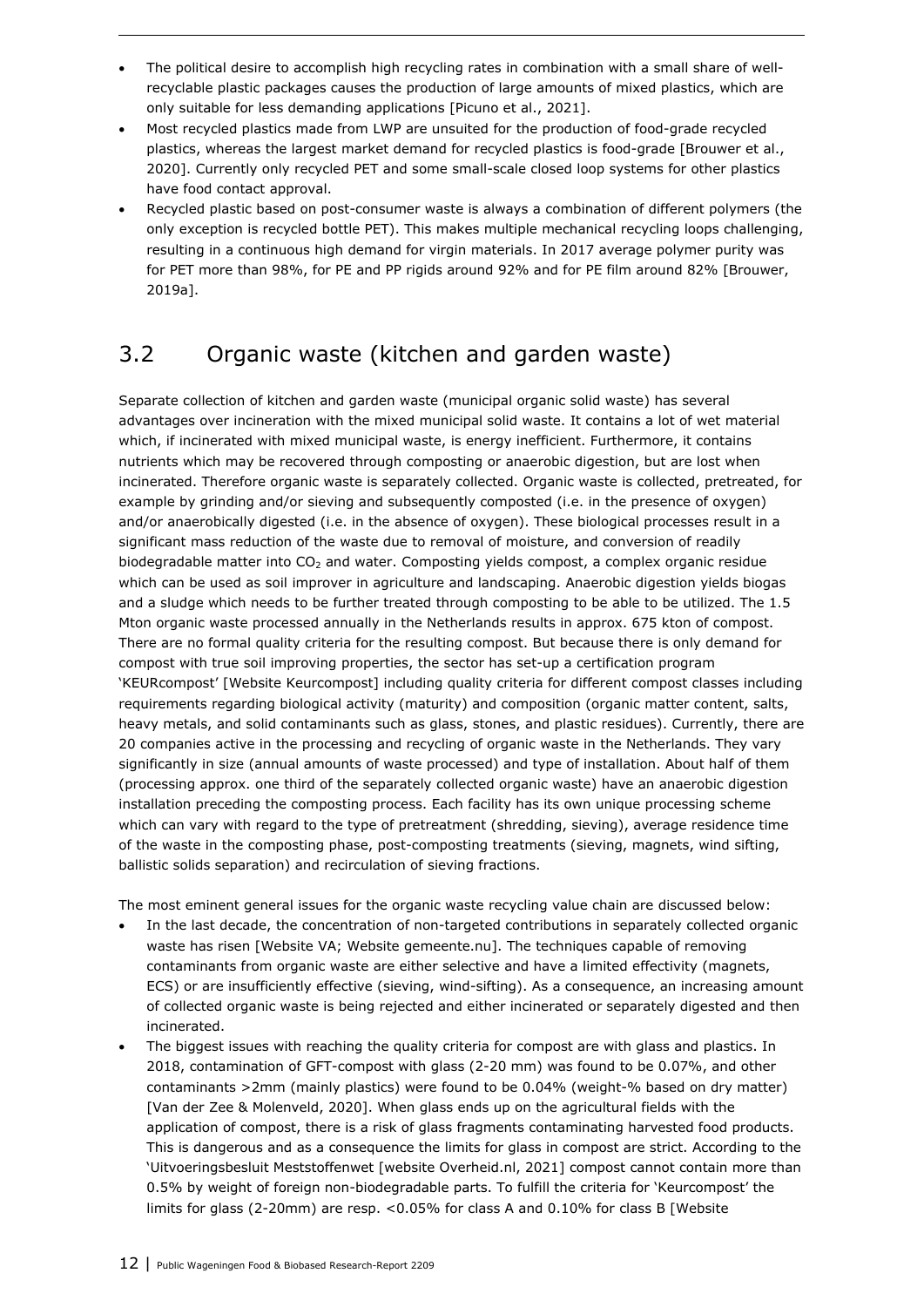Keurcompost, 2021]. Currently, only visible plastic residues in compost are generally seen as a problem by the composting sector because farmers (and citizens) do not like the looks of plastics in the agricultural field. Quality criteria are confined to limits for visible particles (2-20 mm). However, concern about the smaller invisible plastic particles in compost is growing with the general apprehension of the impact of micro- and nano-plastics on the environment and human health [SAPEA, 2019]. European policy is moving to take action to reduce the release of microplastics into the environment.

- There is a lack of clarity at households for what waste should be discarded in the biowaste-bin. The guidelines for what is considered organic waste can vary per municipality – depending on which waste treatment facility is contracted to process the waste. Although attempts to harmonize this on a national level are ongoing, this has not yet penetrated to the individual households.
- A European standard EN 13432 [NEN, 2000] for compostable packaging has been developed and adopted, specifying the requirements for a product to be suitable/compatible to be processed/recycled together with organic waste to compost. However, in the Netherlands, there is a debate on whether this standard is suitable to select products that can be accepted in the organic waste stream. In this debate it is brought forward that it is still unclear whether the disintegration rate of compostable products (i.e. certified according to this standard) would be sufficient to be compatible with the current organic waste treatment practice in the Netherlands. This is questioned because the current practice has focused more and more on high throughput of organic waste and corresponding short composting cycles (low residence times). In 2020 WFBR finalized a study into the fate of a series of EN 13432 certified products in a Dutch industrial waste treatment facility operating with composting cycles of 11 days. It was concluded that certified compostable products are not likely to contaminate the final compost with visible plastic residues, nor are they expected to end up in the residue of the composting process which is being discarded (incinerated) [Van der Zee & Molenveld, 2020].
- The incentives for separate organic waste collection are mainly quantitative (amount of processed organic waste) instead of qualitative (quality of the organic waste to produce high quality compost).

### 3.3 Paper and board

Paper & board is collected and either sorted or directly traded to paper mills. There are roughly a dozen paper mills in the Netherlands that process our paper & board and there are a small number of dedicated sorting facilities. In the Netherlands and most European countries the collection infrastructure for used paper and board is good and collection and recycling rates are high. The high recycling rate of paper is (partly) depending on the way this number is defined. The recycling rate is based on the amount of paper that is processed by the paper recycling company, rather than the amount of paper that is actually incorporated into new (recycled) paper and board. Opposed to other materials discussed in this issue paper, used paper and board collected for recycling is not considered waste. Paper and board recovered from MSW is not accepted and collection guides state that only dry and clean paper and board is allowed in the collection system (no food residues, no sanitary paper and no combinations of paper and plastic). Still, due to lack of awareness, poor recognition and an increasing amount of complex packaging products, the level of non-targeted contributions in collected paper & board is gradually rising over the years [Omrin, 2019]. Depending on supply and demand, collected paper & board that contains too much non-targeted contributions is first sorted. The sorting technologies to remove contaminants (magnets, sieves, wind sifters, optical sorters with NIR) are fairly successful, but their costs need to be justified. Paper mills are apprehensive about the quality of collected paper & board, since a line-breakage or the rejection of whole paper rolls due to the presence of impurities named "stickies" is very costly for these companies.

The general issues for the paper and board recycling value chain are manifold and only the most eminent are discussed:

 Paper recycling companies do not accept paper that is defined as a waste stream although technically it would be possible to recycle these materials. Formally, only dry and clean paper and board is allowed in the collection system and the increasing amount of paper-based food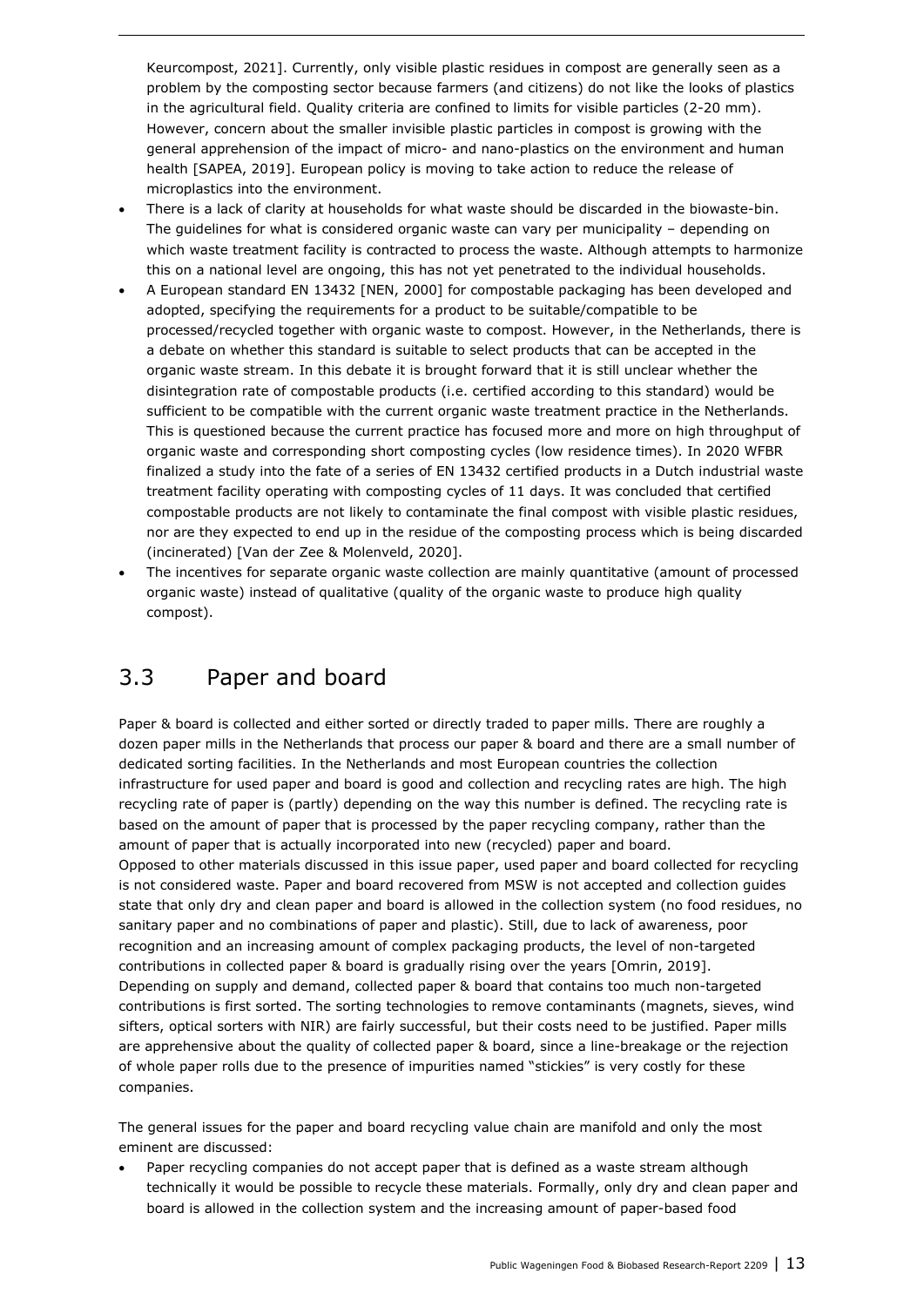packaging contaminates the paper recycling system with food residues, liners and chemicals to make the paper packages water-resistant. This actually reduces the amount of packaging that is recycled.

- Recycled paper contains multiple chemicals that originate from printing inks residues, glues, etc. Therefore, it can in most cases not be used as food packaging. For application in food contact packaging almost exclusively virgin fibre pulps are used. Some food can still be packed in recycled paper boxes, e.g. eggs.
- In the Netherlands beverage cartons and coffee cups are deemed to be used as raw material for the production of hygiene paper, tubes and cores. Dutch beverage cartons contain fairly large quantities of yoghurt like product residues. In the Netherlands there is one small facility to recycle beverage cartons that are collected in the LWP system, and there are two larger facilities in Germany that might accept Dutch beverage cartons, depending on the market situation. Paper and board recycling is strongly dependent on this market situation. Prior to the national sword policy of China, beverage cartons were recycled. From 2018 the European market flooded with collected paper & board and no paper mill was interested in Dutch beverage cartons. Hence, significant amounts had to be incinerated. In 2020 the demand for board grew faster than the European collection could offer, and beverage cartons were recycled again.
- Recyclability of paper & board products is often defined by the maximum amount (in percentage) of foreign materials (such as plastics) these products may be composed of. Allowed percentages range from 1.5 to 5%. There is no scientific basis setting these limits so they are not clearly related to the recyclability of paper & board products or the quality of recycled paper.
- At the moment there is no generally accepted standard test for recyclability of paper products. This is partly due to the fact that different disintegrators from different paper producing companies will give different results, and that there is no standard pulping time used. Some paper products can be recycled but will reduce process yield and result in costly waste streams.
- The consumer acceptance of paper-based packaging combined with the need to redesign nonrecyclable (flexible) packaging is a motive for many companies to move to paper & board-based packaging. Still these products are not recyclable neither accepted in paper and board collection systems when they contain food residues.
- Within the SUP (Single Use Plastics) regulation plastic coated paper is defined as a plastic and therefore not allowed. This leads to an increased use of waxes, PFAS, silicon oils and other substances which are required to make the paper water and grease resistant. These substances can be harmful for food safety, the environment or the recycling process. A European wide survey on PFAS uses in disposable food packaging and tableware by a consortium of NGO's indicates that at least 30% of the products contained intentionally added PFAS (32 in a total of 99 samples). Moreover, the study indicates that recycled paper contains PFAS [Tegengif, 2021].

### 3.4 Glass

Glass bottles and jars are separately collected with predominantly drop-off containers. This separately collected packaging glass contains roughly 0.5% non-targeted contributions (of which stones, pebbles, china and thermal glass are the most challenging) and roughly 1% packaging components of other materials (such as metal lids, paper labels, corks, etc.). The glass ovens have very strict acceptance limits for contaminants in sorted glass cullets (below 20 grams in 1000 kg) and hence the sorting facilities have to remove large amounts of metals, stones and other types of glass. Furthermore the cullets have to be sorted on colour. The glass recycling companies succeed to sort the glass to the colour and contaminant specifications with a whole cascade of sieves, tumblers, optical sorters, laser sorters and XRF sorters. In order to obtain the products that fulfil the specification also substantial amounts of side products have to be produced, which varies from construction materials to glass powder for blasting applications.

Issues with glass recycling are discussed below:

 Most issues are with spirit producers that want to use exotic bottles made from stoneware, dyed glass bottles or glued seals and large plastic labels that are difficult to remove.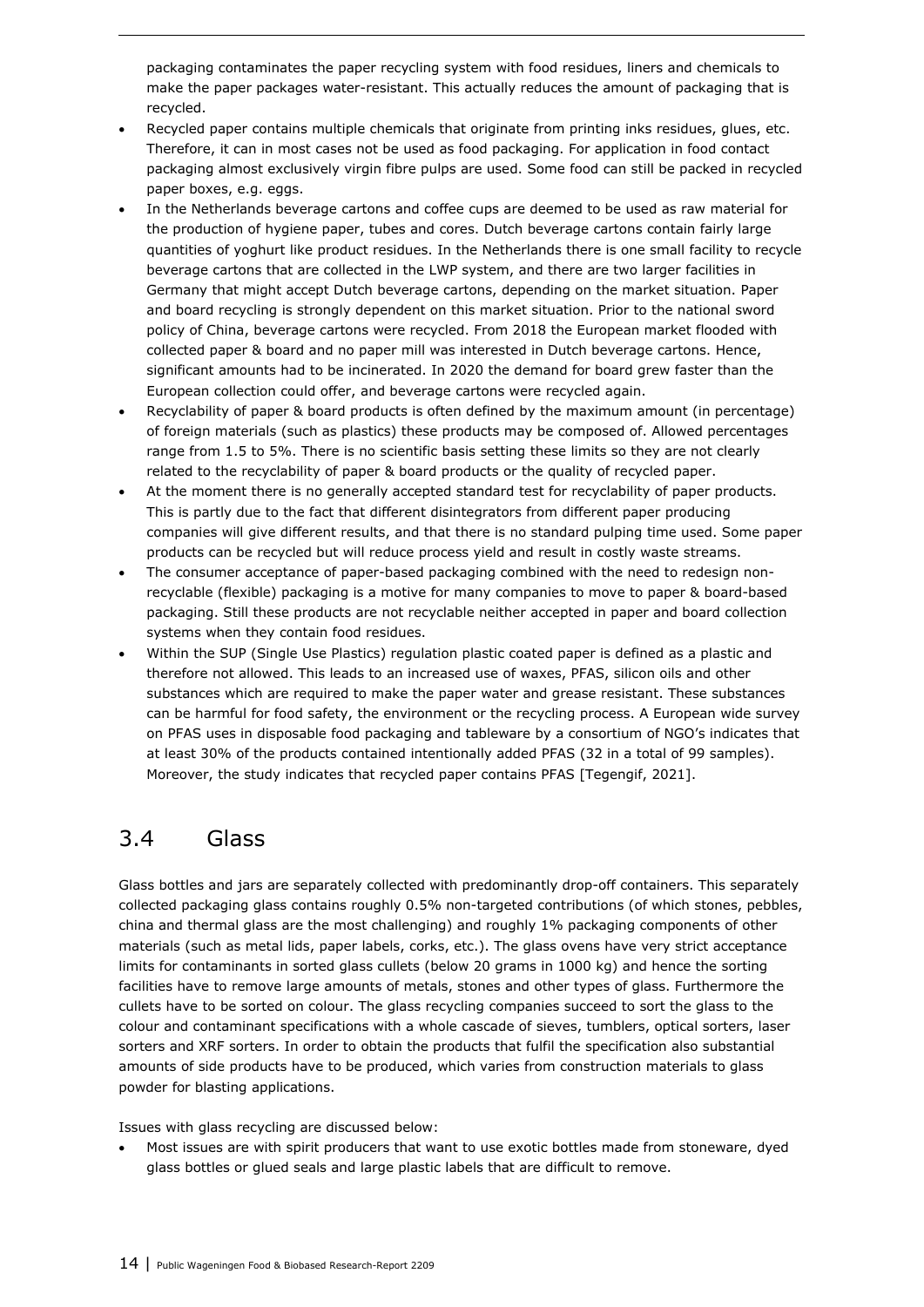Another issue is the higher recycling target in comparison to the collection rates. Since almost all packaging glass is collected with drop-off systems, the participation rates tend to be mediocre in the urban centres, which hampers the accomplishment of higher collection rates.

### 3.5 Metal packaging

Metal packaging products can be collected and recovered via different waste streams: LWP, recovery of LWP from MSW, and recovery from bottom ashes during the incineration process of residual waste. Most metal packages are composed of multiple materials. For instance a tinplate can is composed of sheet steel with thin-layer of tin, an epoxy-based or plastic coating, a paper label, etc. Most aluminium packages are made from dedicated alloys, coatings, prints, etc. The separation technologies to sort ferrous metals and non-ferrous metals from waste streams (Magnets and Eddy Current separators) are very selective. Additionally, the Magnetic Density Separation (MDS) and X-ray fluorescence (XRF) sorting technologies to separate the non-Ferrous metals are also very selective. This implies that during the recycling chain most non-targeted components are lost and are therefore not critical for the properties of the recovered metal. The tin layer, however, mixes into the steel during melting, and forms an alloy with reduced mechanical properties as compared to normal steel. Furthermore copperbased non-targeted contributions (wires, electronics) introduce copper into steel which even has a more detrimental effect than tin on the mechanical properties.

Recycled aluminium picks up small amounts of iron and silicon during the recycling chain. This changes the metallurgic properties, making it more suited for casting applications.

Most metal objects are recovered in high yields from mixed MSW and LWP. However, small aluminium objects are recovered in relatively low mass yields. These small aluminium objects are either thinwalled and/or composed of multiple materials of which aluminium is a minority material and therefore high oxidation losses occur in the mixed MSW recycling system Examples are: coffee capsules, pet food-pouches, Caprisun-pouches, drug blisters, laminated flexible films with an aluminium layer. Improvements of the recovery yield of thin-walled aluminium objects is welcomed.

The issues are threefold:

- First of all, most metal packages are not recycled circularly; aluminium packaging becomes casting aluminium and packaging steel becomes mostly construction steel.
- Secondly, smaller aluminium objects (coffee capsules, pet food pouches, etc.) suffer from relatively high oxidation and recovery losses in the predominant mixed MSW recycling pathway.
- Thirdly some objects are composed of multiple materials and potentially include organic waste, hampering their recovery (coffee capsules, small metal portion packs for processed cheese and meat products), introducing metal contaminants in steel (electronic boards connected to steel objects).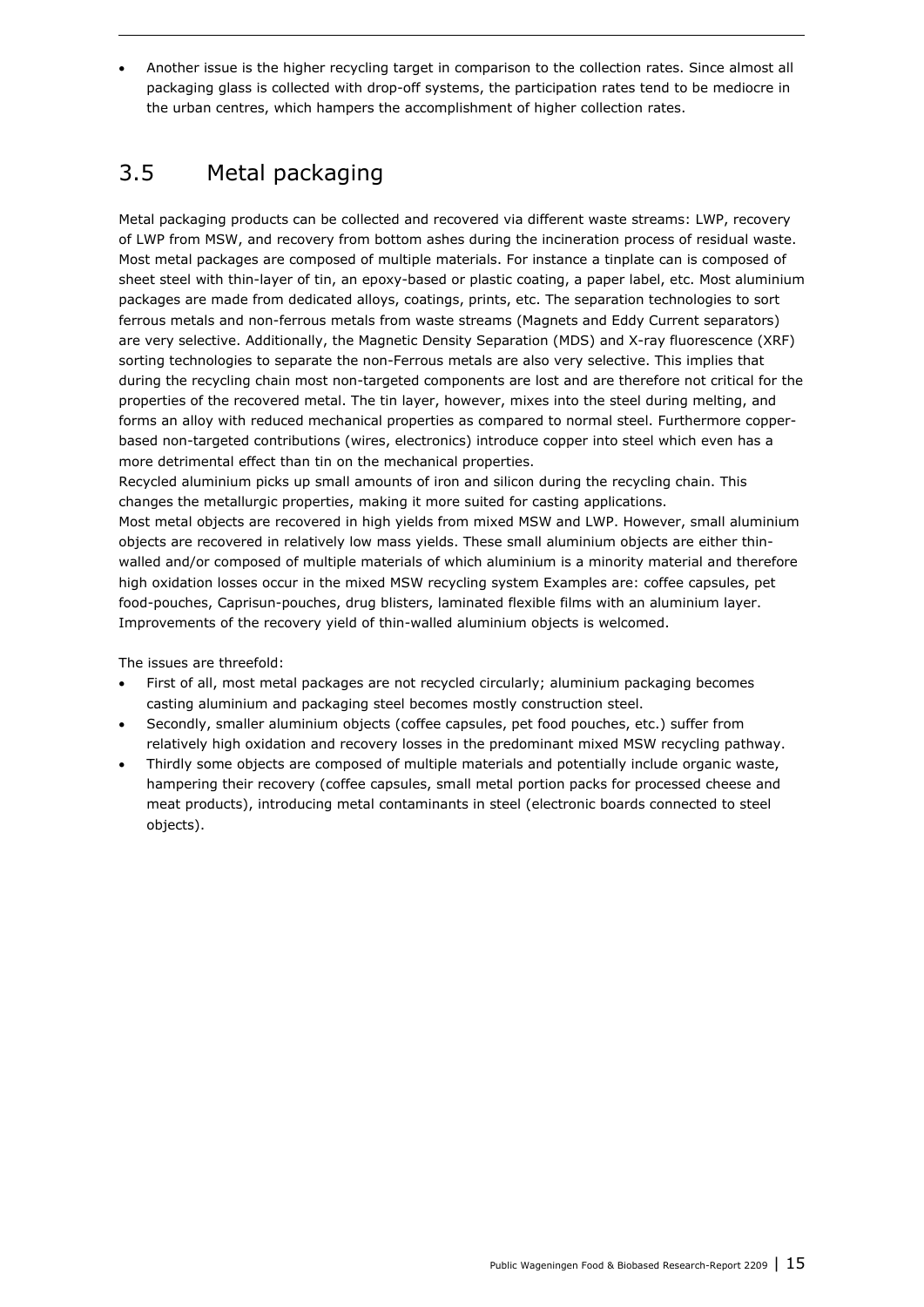## 4 Conclusion and next steps

### 4.1 Issues in the waste management system

In this paper, we described the current Dutch waste management system: collection, sorting and recycling of different waste streams. We highlighted some general issues in the system and also some issues that are specific for a particular waste stream. Below, we summarize the main issues, divided into three categories: collection, quality and systemic issues. We note them separately, however the issues can be interrelated as well. These issues are fairly generic and applicable to multiple European countries.

#### **Collection issues**.

- o Undesired discarding behaviour by civilians
- $\circ$  Not all municipalities operate separate collection schemes for all materials,
	- Organic waste is not separately collected everywhere,
	- Separate collection of LWP failed in the urban centres in the western part of the Netherlands; the collection rates were too small and the collected material contained too much non-targeted contributions.
- o Collection systems interact with each other,
	- Policies to reduce the amount of collected MSW can raise the level of in nontargeted contributions in most separately collected materials.

#### **Quality issues.**

- o All separately collected and recovered materials face various quality issues,
	- Plastics: most targeted objects are not designed for recycling and collected LWP often contains too much non-targeted contributions,
	- Organic waste: contamination with glass, plastics, etc.,
	- Paper & board: composed packages with plastic/paper combinations, contamination with printing inks, etc.
	- Glass: issues with stoneware, thermal glass, pebbles,
	- Metal packages: issues with composed objects.

#### **Systemic issues.**

- o Most recycled materials are not suited for circular recycling of food packages, there are only a few exemptions: glass, mono-collected PET bottles and mono-collected aluminium cans.
- o High recycling targets are difficult to accomplish,
	- Plastics: the combination of a small amount of well-recyclable packages and high recycling targets results in the production of much mixed recycled plastic,
	- Glass: the drop-off collection system makes it hard to attain high collection rates in the urban centres,
- o Not all products fit into the current recycling system.
	- The size of items can be an issue,
	- A combination of different materials that can't be separated in the recycling process,
	- For some products there is not yet a recycling technology in place
- o Waste streams are approached as individual streams. Optimizations in one stream are made without looking to the consequences on other streams.
- o There is a lot of unclarity and mis-information on the topic of recycling and circularity.

Even if there are many issues, in general in the Netherlands the waste management system is well arranged compared to other countries. However there are still a lot of open questions. There is no easy fix for everything; the route to more circularity includes a combination of many partial solutions for various issues that need involvement and increased awareness of many different stakeholders including consumers and government.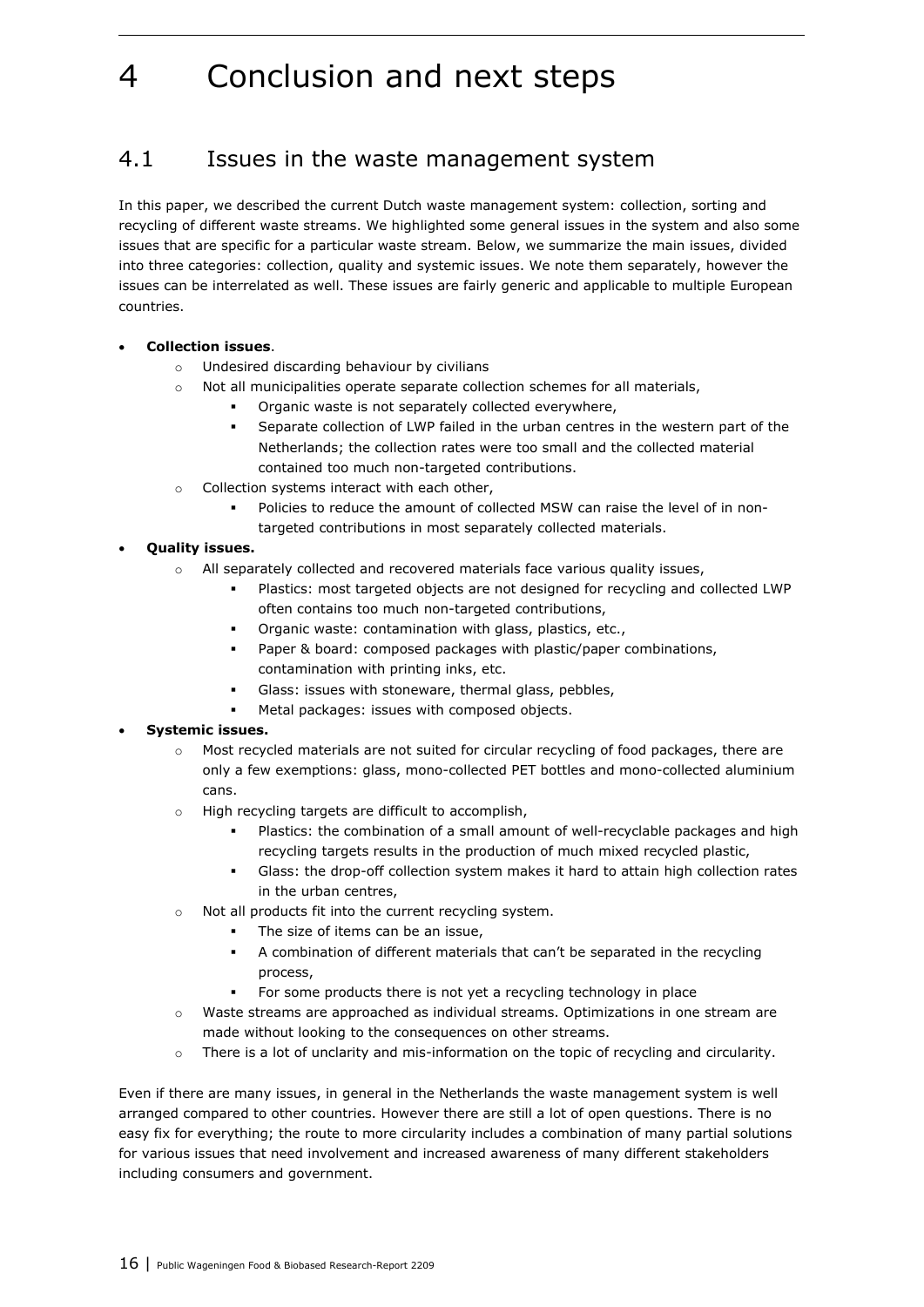### 4.2 A real circular and sustainable future

Looking to the future, the question arises how a real circular and sustainable system would look like. We take plastics as example, because of the current societal focus on issues with the plastics system. The technical limit of the current Dutch plastic packaging recycling system is estimated at 72%, when all stakeholders take concerted actions [Brouwer et al, 2020]. Even if this limit would be reached, the system is not intrinsically sustainable: plastics are still mainly fossil-based, litter is still accumulating in nature, a food packaging is not recycled back into a food packaging, etc. A new fossil-free based system should be developed over the years. A transition towards the use of renewable carbon feedstocks has to take place from one of the three possible sources: recycling, biomass or  $CO<sub>2</sub>$ capturing. This transition will take many years and needs involvement and awareness of all of us.

### 4.3 Next steps in the project

This issue paper has been written in the context of the project "Increase circularity by the use of biobased and/or industrially compostable materials". This document can be seen as a starting point; a description of the current waste management system and its issues. With the project we would like make a next step towards a solution for some of the issues in the current waste management system. The main research question is: *can we identify products where potentially biobased and/or industrially compostable products could increase real circularity?*

We can think of specific products that do not properly fit in the current waste management system due to one or more of the issues described in this paper. We would like to explore if biobased and/or industrially compostable products could solve some of the issues for specific products and increase circularity. When considering alternative solutions we will explicitly consider a wide range of potential alternatives, where biobased and/or industrially compostable is one of the options. Moreover the alternative solutions should not have a negative effect on other waste streams.

Examples of products that cause issues in the current waste management system and could potentially benefit from such a solution are tea bags and coffee pads, meat trays and coffee capsules. Please note these cases only serve as examples. The final selection of the cases will be made in a later stage, and the cases will be studied in detail during the project.

#### Example 1: Tea bags and coffee pads

**Current situation:** according to the actual waste guidelines, tea bags and coffee pads should be discarded in the mixed municipal solid waste. However 60% of the consumers discard them in the organic waste bin or on the compost heap. Tea bags and coffee pads contain microplastics and are too small to be removed during the composting process, and causes invisible plastic contamination of the compost and leakage of microplastics into the environment. When tea bags and coffee pads are discarded with the mixed MSW they are incinerated. In that case organic waste is removed from the biosphere and incineration of wet material is inefficient.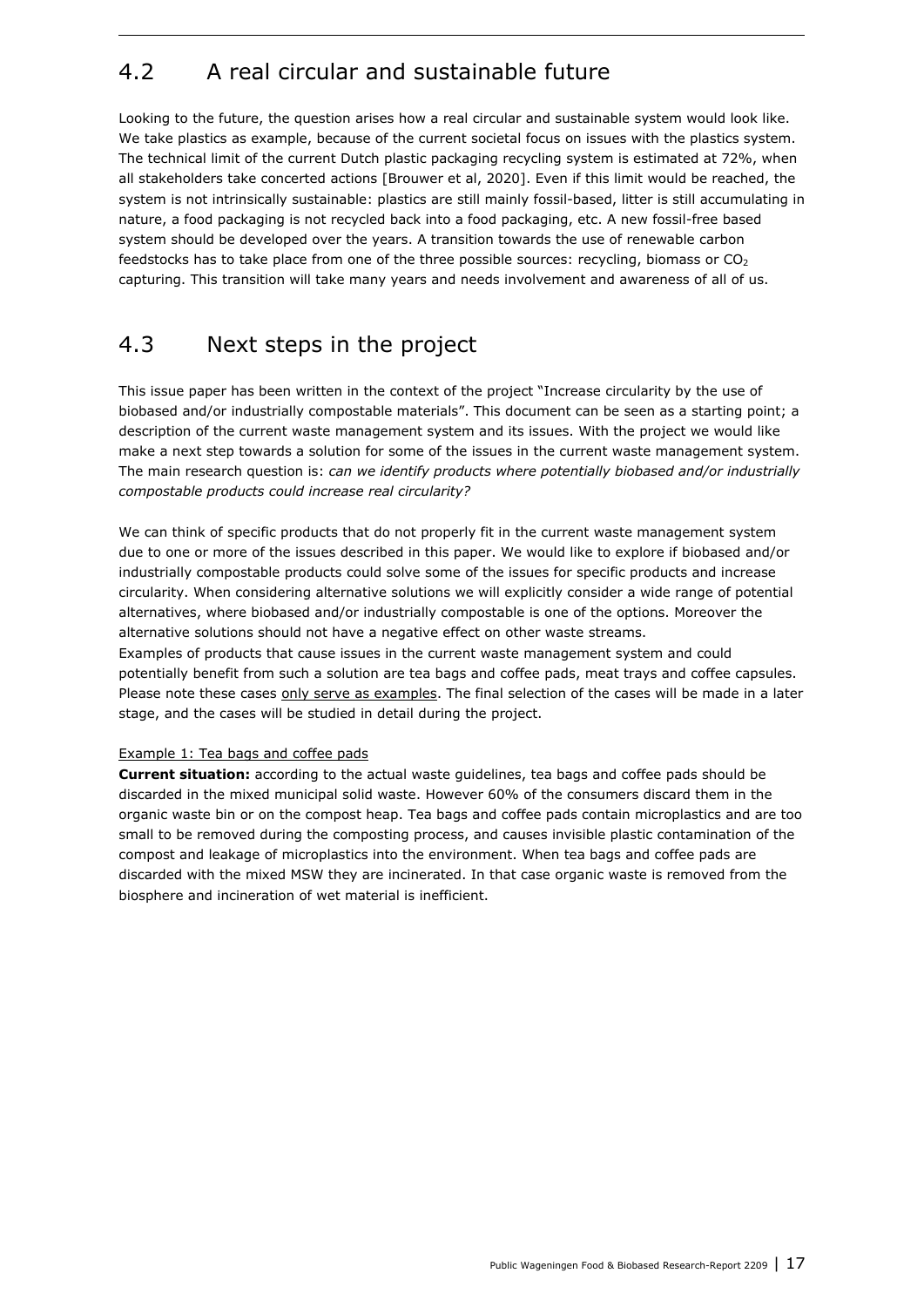

#### *Figure 2 Current situation for tea bags and coffee pads.*

*During the project we could consider potential alternatives (like a campaign to change the discarding behaviour of consumers, a re-usable solution like a tea egg and compostable tea bags and coffee pads) and compare them from a sustainability and feasibility point of view.* 

*Note: for tea bags and coffee pads it is already agreed in a Dutch Green Deal that once at least 75% of the tea bags and coffee pads on the market is compostable, these products will be admitted in the organic waste.* 

#### Example 2: Meat trays

**Current situation**: most meat trays are made from PET, but contain components of other materials: a sealing medium, a top film and an inlay. Meat trays are mostly discarded with the LWP and can be well sorted via NIR technology and manual sorting. Recycling is a challenge due to the different packaging components. Until late 2020 there was no recycling technology in place for PET trays. A recycling process is now in place, but still needs further development. Issues occur due to the presence of paper (inlays, labels), top films and PE sealings; meat trays are not yet designed for recycling. The recycled PET is not transparent enough to create new transparent trays. In case PET trays end up in the mixed MSW they are incinerated, as well as when they are discarded with the organic waste (except when the trays are processed in the composting facility, where they will cause microplastics contamination).

Even when assuming the challenges in PET tray recycling would be solved and PET tray recycling would be on the same level as for example PET bottle recycling, the current meat trays cannot be considered as an intrinsically sustainable and circular packaging. This is for example due to the technical limits of the current plastic recycling system [Brouwer et al, 2020], the fact that the material is fossil-based and the fact that when trays end up in nature as litter they do not degrade and accumulate in nature. A transition will be required to move to a real sustainable and long term solution. This is the case for a lot of packaging types, but we could use meat trays as example case.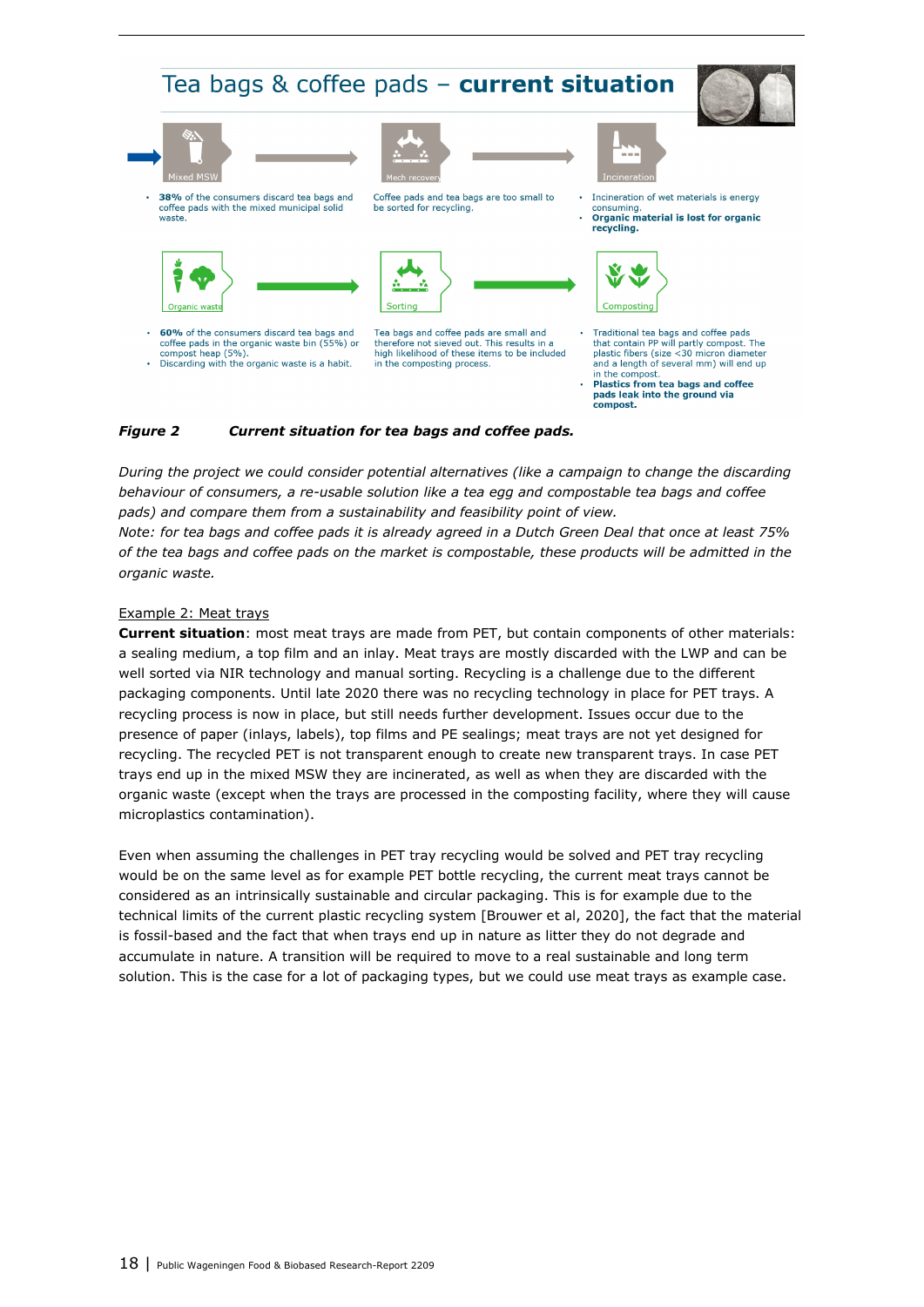

#### *Figure 3 Current situation for meat trays.*

*During the project we could consider potential alternatives (like redesign of current PET trays, reusable meat trays, mono-material PLA meat trays) and compare them from a (longer term) sustainability and feasibility point of view. Furthermore we could calculate the impact on other (current and future) recycling streams.* 

#### Example 3: Coffee capsules

**Current situation:** coffee capsules are currently made from plastic (PP) or aluminium. Aluminium capsules are either collected via a separate collection system for coffee capsules (with a relatively low participation grade), or incinerated when they are collected with the mixed municipal waste. In the first case they are recycled. In the second case the aluminium can be recovered from bottom ashes during incineration. Significant (oxidation) losses take place and the organic material (coffee) is lost. For the plastic capsules the recycling rate is close to zero, and the organic material is lost as well. There are no figures on the amount of coffee capsules that are disposed with organic waste, but the product could cause confusion for consumers.



*Figure 4 Current situation for coffee capsules.*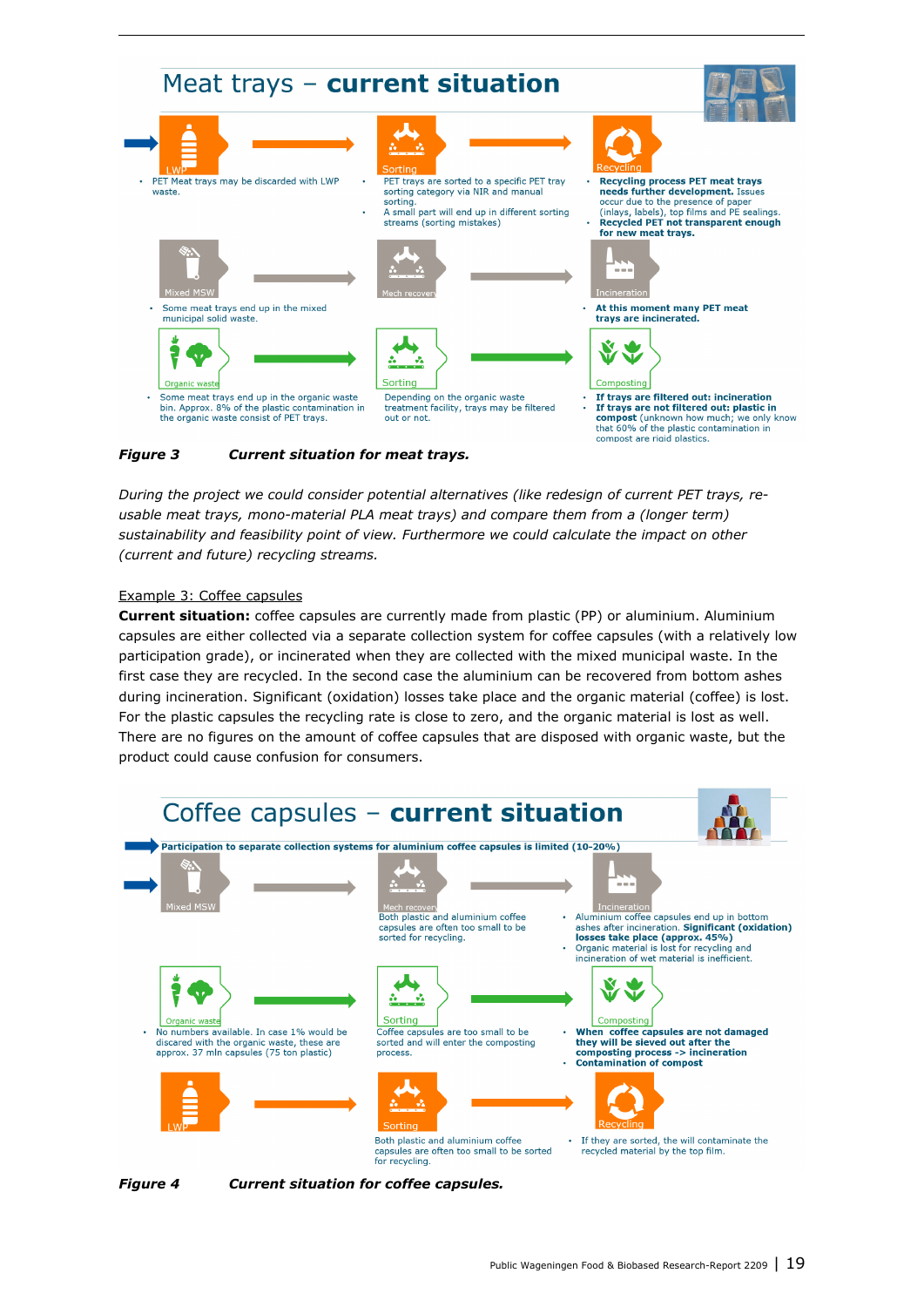*During the project we could consider potential alternatives (like improving the separate collection system of aluminium capsules, developing a recovery technique for plastic coffee capsules and compostable coffee capsules based on bioplastics) and compare them from a sustainability and feasibility point of view. Furthermore we could calculate the impact on other (current and future) recycling streams.* 

Based on this identification of issues in the current system and the example cases, we plan the following steps in the project:

- 1. Create awareness of the challenges for specific products in the current system. Select some specific products for the next steps and explain why these products do not fit in the current system. This issue paper is part of this step.
- 2. Gain insight in potential alternative solutions, where biobased and/or industrially compostable is one of the solutions.
- 3. Analyze the circularity and feasibility of potential alternatives from multiple perspectives (sustainability, leakage, food safety, etc.).
- 4. Define a roadmap to successful implementation: improvement of the quality of recycled materials and compost, required actions from stakeholders, identify barriers etc.

We want to show that by selectively replacing products there are opportunities to improve not only the quality and quantity of the organic waste stream, but it can also improve other recycling routes, like for plastic. To make a successful step towards more circularity the joined effort and commitment of a lot of relevant stakeholders is required, which makes it challenging. In this project we aim to make a start with this!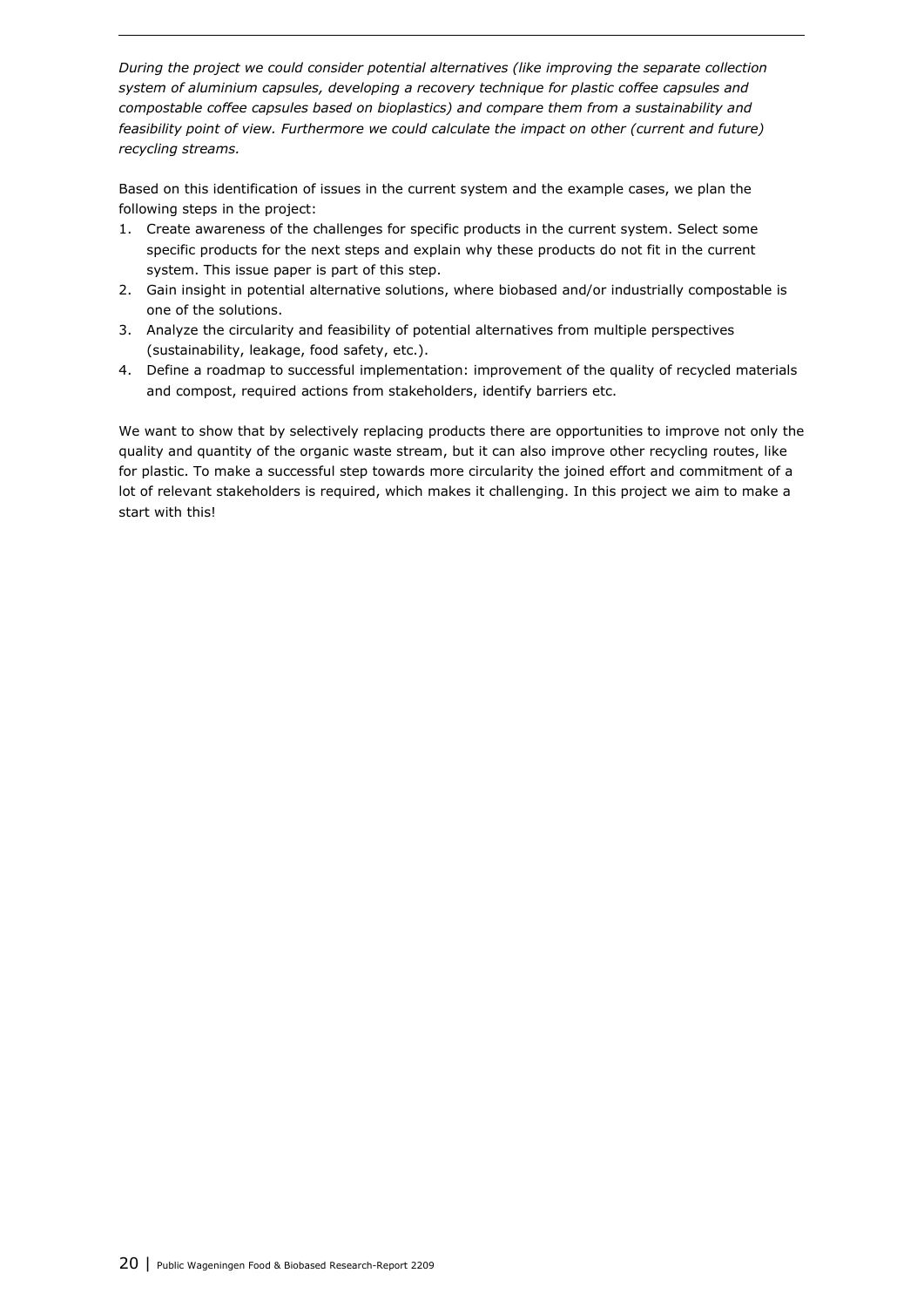## Literature

Afvalfonds, 2020. Monitoring verpakkingen; Resultaten inzameling en recycling 2019. https://afvalfondsverpakkingen.nl/a/i/Monitoring-Verpakkingen-Resultaten-inzameling-en-recycling-2019.pdf

Brouwer MT, Smeding IW, Thoden van Velzen EU, 2019. Verkenning effect verschuiven meetpunt recycling kunststofverpakkingen, WFBR report 1923, maart 2019, https://doi.org/10.18174/474139/

Brouwer, MT, C. Picuno, E.U. Thoden van Velzen, K. Kuchta, S. de Meester, K. Ragaert, 2019a. The impact of collection portfolio expansion on key performance indicators of the Dutch recycling system for Post-Consumer Plastic Packaging Waste, a comparison between 2014 and 2017. Waste Management 100, p112-121. https://doi.org/10.1016/j.wasman.2019.09.012

Brouwer, M.T., E.U. Thoden van Velzen, K. Ragaert, R. ten Klooster, 2020. Technical Limits in Circularity for Plastic Packages. Sustainability 12 (23), 10021. https://doi.org/10.3390/su122310021

Brouwer, M., U. Thoden van Velzen, Y. Workala, 2021. Recyclebaarheid van Nederlandse kunststofverpakkingen : de status van 2021. WFBR report 2150. Wageningen Food & Biobased Research. https://doi.org/10.18174/546479

Ellen Macarthur Foundation, 2016. The new plastics economy, Rethinking the future of plastics. https://www.ellenmacarthurfoundation.org/assets/downloads/EllenMacArthurFoundation\_TheNewPlasti csEconomy\_Pages.pdf

EU, 2008. Directive 2008/98/EC of the European Parliament and of the Council of 19 November 2008 on waste and repealing certain Directives (Text with EEA relevance). OJ L 312, p. 3–30

Geiger, J.L., L. Steg, E. van der Werff, A. Berfu Ünal, 2019. A meta-analysis of factors related to recycling. Journal of Environmental Psychology 64, 78-97. https://doi.org/10.1016/j.jenvp.2019.05.004

Geiger, J.L., 2020. Context matters: Three ways of how the context influences recycling behaviour. University of Groningen. https://doi.org/10.33612/diss.131464819

Green Deal, 2021. Green Deal on coffee pads and tea bags in organic household waste. https://www.greendeals.nl/sites/default/files/2021- 05/Green%20Deal%20on%20coffee%20pads%20and%20tea%20bags%20in%20organic%20houshol d%20waste.pdf

Knickmeyer, D., 2020. Social factors influencing household waste separation: A literature review on good practices to improve the recycling performance of urban areas. Journal of Cleaner Production 245, 118605. https://doi.org/10.1016/j.jclepro.2019.118605

LCKVA, 2017. Samenstelling ingezameld kunststof/PMD verpakkingen – het effect van inzamelsystemen. https://www.nedvang.nl/wp-content/uploads/2019/02/LCKVA-Rapportage\_Samenstelling\_kunststof\_PMD\_verpakkingen.pdf

LCKVA, 2018. Samenstelling ingezameld kunststof/PMD verpakkingen – Fase 2. https://www.vanghha.nl/nieuws-achtergronden/2018/onderzoek-fase-2/@203281/samenstelling/

McDonald, S., C. Oates, 2003. Reasons for non-participation in a kerbside recycling scheme. Resources, Conservation and Recycling 39 (4), 369-385. https://doi.org/10.1016/S0921- 3449(03)00020-X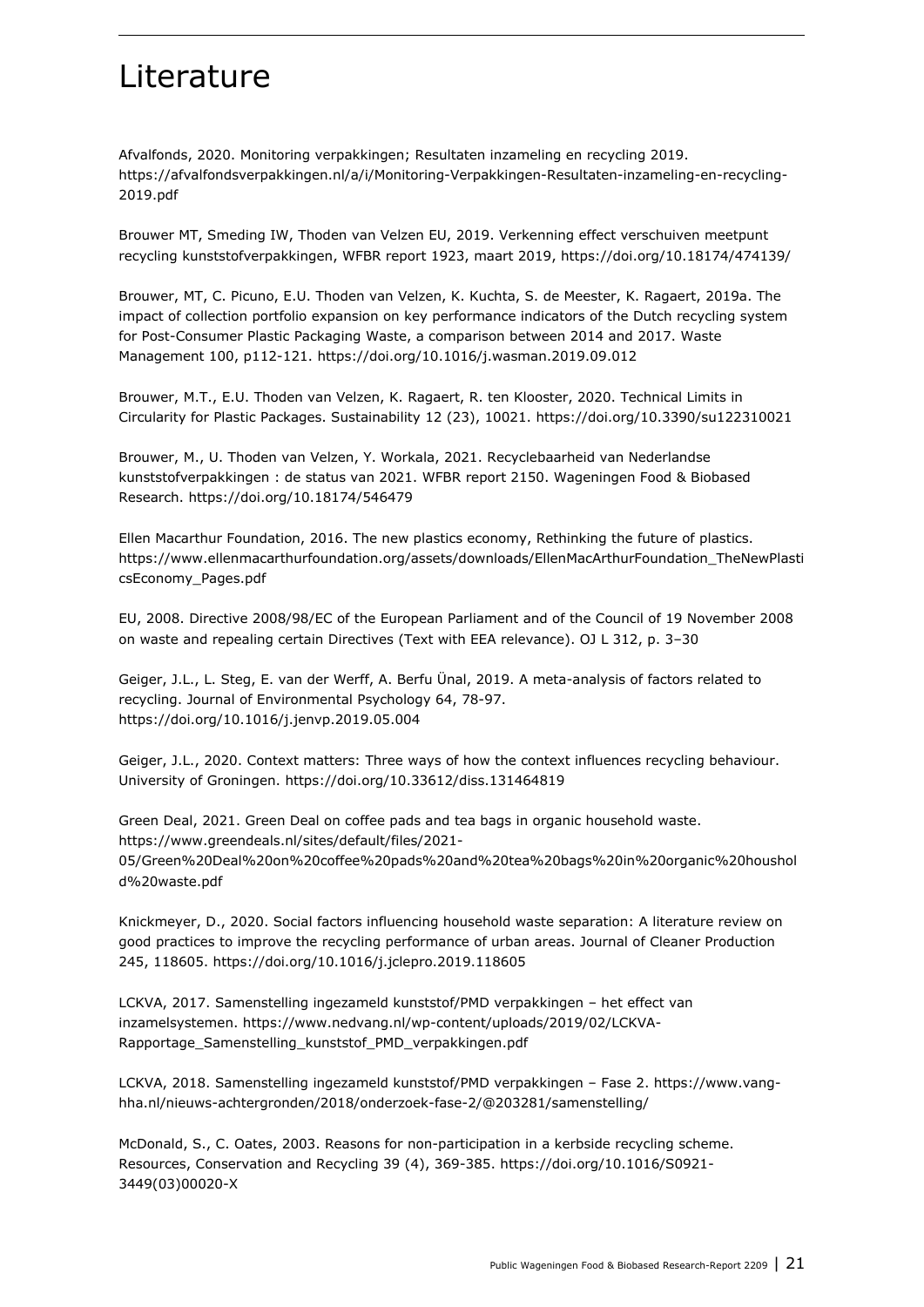Minelgaitė, A., G. Liobikienė, 2019. The problem of not waste sorting behaviour, comparison of waste sorters and non-sorters in European Union: Cross-cultural analysis. Science of The Total Environment 672, 174-182. https://doi.org/10.1016/j.scitotenv.2019.03.342

NEN, 2000. Standard EN 13432:2000 Packaging - Requirements for packaging recoverable through composting and biodegradation - Test scheme and evaluation criteria for the final acceptance of packaging. https://www.nen.nl/en/nen-en-13432-2000-en-57322

Omrin, 2019. Productvreemde vervuiling in huishoudelijk papier. https://prn.nl/wpcontent/uploads/2019/10/Vervuilingsrapport-2019.pdf

Picuno, C., E. Van Eygen, M.T. Brouwer, K. Kuchta, E.U. Thoden van Velzen, 2021. Factors Shaping the Recycling Systems for Plastic Packaging Waste—A Comparison between Austria, Germany and The Netherlands. Sustainability 13 (12), 6772. https://doi.org/10.3390/su13126772

Plastics Europe, 2020. Levenscyclus van plastics in Nederland 2018. https://www.plasticseurope.org/application/files/6915/7951/9883/PlasticEuropeNL\_- \_Infographic\_2018\_-\_final.pdf Consulted in August 2021.

SAPEA, 2019. A scientific perspective on microplastics in nature and society. https://doi.org/10.26356/microplastics

Sewak, A., J. Kim, S. Rundle-Thiele, S. Deshpande, 2021. Influencing household-level waste-sorting and composting behaviour: What works? A systematic review (1995–2020) of waste management interventions. Waste Management & Research 39 (7), 892-909. https://doi.org/10.1177/0734242X20985608

Strakova, J, Schneider, J and Cingotti, N. Throwaway packaging, forever chemicals, European-wide survey of PFAS in disposable food packaging and tableware, 2021.

Thoden van Velzen, E.U., I.W. Smeding, M.T. Brouwer, 2019. Verkenning effect verschuiven meetpunt recycling verpakkingen. WFBR report 1984. Wageningen Food & Biobased Research. https://doi.org/10.18174/503911

Thoden van Velzen, U., Brouwer, M. T., & Smeding, I. W., 2020. Recyclingpercentage metaalverpakkingen in Nederland in 2017: Volgens de nieuwe EU rekenmethode. WFBR report 2160). Wageningen Food & Biobased Research. https://doi.org/10.18174/536135

Thomas, C., V. Sharp, 2013. Understanding the normalisation of recycling behaviour and its implications for other pro-environmental behaviours: A review of social norms and recycling. Resources, Conservation and Recycling 79, 11-20. http://dx.doi.org/10.1016/j.resconrec.2013.04.010

Van der Zee, M., K. Molenveld, 2020. The fate of (compostable) plastic products in a full scale industrial organic waste treatment facility. WFBR Report 2020, Wageningen Food & Biobased Research. https://doi.org/10.18174/514397.

Website Gemeente.nu, https://www.gemeente.nu/ruimte-milieu/afval/kwaliteit-ingezameld-gft-holtachteruit/ . Consulted in July 2021.

Website Keurcompost, Beoordelingsrichtlijn Keurcompost Versie 7.1 https://keurcompost.nl/beoordelingsrichtlijn/ . Consulted in July 2021.

Website Overheid.nl, 2021. Uitvoeringsbesluit Meststoffenwet, geldend van 20-02-2021. https://wetten.overheid.nl/BWBR0019031/2021-02-20

Website recycling.nl, http://www.recycling.nl/ladder-van-lansink.html. Consulted in September 2021.